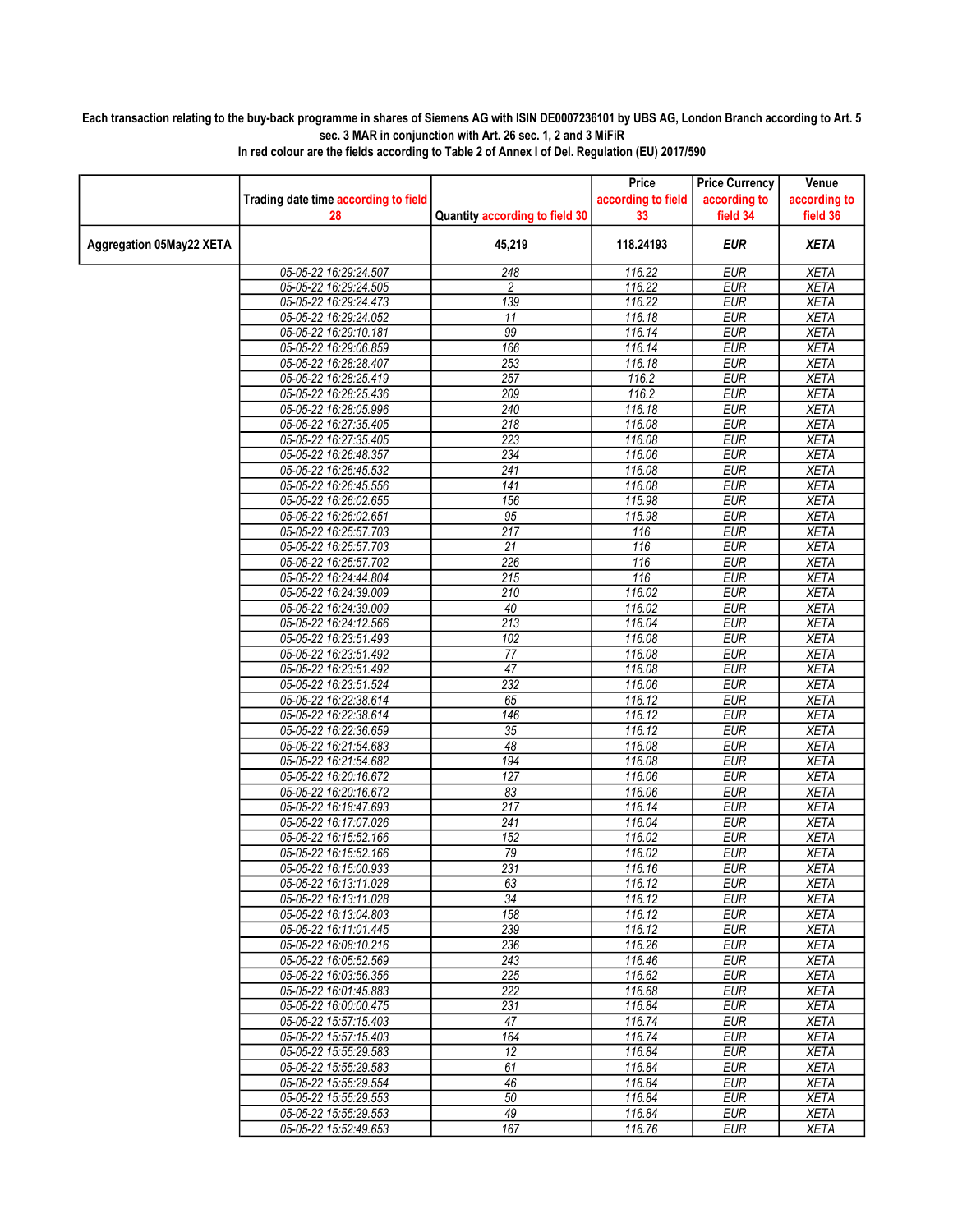| 05-05-22 15:52:49.653 | 51               | 116.76 | <b>EUR</b> | <b>XETA</b> |
|-----------------------|------------------|--------|------------|-------------|
| 05-05-22 15:50:49.599 | 136              | 116.8  | <b>EUR</b> | <b>XETA</b> |
| 05-05-22 15:50:49.599 | 87               | 116.8  | <b>EUR</b> | <b>XETA</b> |
| 05-05-22 15:48:03.640 | 236              | 117.16 | <b>EUR</b> | <b>XETA</b> |
| 05-05-22 15:45:46.046 | 157              | 117.24 | EUR        | <b>XETA</b> |
| 05-05-22 15:45:46.046 | 63               | 117.24 | <b>EUR</b> | <b>XETA</b> |
| 05-05-22 15:42:57.417 | 235              | 117    | EUR        | <b>XETA</b> |
| 05-05-22 15:39:51.487 | 248              | 117.08 | <b>EUR</b> | <b>XETA</b> |
|                       |                  |        |            |             |
| 05-05-22 15:37:14.427 | 56               | 116.98 | <b>EUR</b> | <b>XETA</b> |
| 05-05-22 15:37:13.799 | 202              | 116.98 | <b>EUR</b> | <b>XETA</b> |
| 05-05-22 15:34:34.730 | 260              | 117.06 | <b>EUR</b> | <b>XETA</b> |
| 05-05-22 15:32:15.350 | 257              | 117.22 | <b>EUR</b> | <b>XETA</b> |
| 05-05-22 15:29:22.583 | 259              | 117.26 | <b>EUR</b> | <b>XETA</b> |
| 05-05-22 15:27:49.051 | $\overline{c}$   | 117.3  | <b>EUR</b> | <b>XETA</b> |
| 05-05-22 15:27:49.052 | 212              | 117.3  | <b>EUR</b> | <b>XETA</b> |
| 05-05-22 15:24:26.858 | 212              | 117.12 | EUR        | <b>XETA</b> |
| 05-05-22 15:22:00.173 | 241              | 117.3  | <b>EUR</b> | <b>XETA</b> |
|                       | 134              |        |            |             |
| 05-05-22 15:19:42.684 |                  | 117.48 | <b>EUR</b> | <b>XETA</b> |
| 05-05-22 15:19:42.684 | 93               | 117.48 | <b>EUR</b> | <b>XETA</b> |
| 05-05-22 15:17:37.485 | 69               | 117.58 | <b>EUR</b> | <b>XETA</b> |
| 05-05-22 15:17:37.485 | 155              | 117.58 | <b>EUR</b> | <b>XETA</b> |
| 05-05-22 15:15:17.274 | 113              | 117.74 | <b>EUR</b> | <b>XETA</b> |
| 05-05-22 15:15:17.265 | 110              | 117.74 | EUR        | <b>XETA</b> |
| 05-05-22 15:12:39.687 | 196              | 117.54 | <b>EUR</b> | <b>XETA</b> |
| 05-05-22 15:12:39.687 | 51               | 117.54 | <b>EUR</b> | <b>XETA</b> |
| 05-05-22 15:10:58.524 | 215              | 117.62 | <b>EUR</b> | <b>XETA</b> |
| 05-05-22 15:08:39.165 | 213              | 117.5  | <b>EUR</b> | <b>XETA</b> |
| 05-05-22 15:06:23.070 | 230              | 117.64 | <b>EUR</b> | <b>XETA</b> |
|                       |                  |        |            |             |
| 05-05-22 15:03:54.319 | 178              | 117.68 | <b>EUR</b> | <b>XETA</b> |
| 05-05-22 15:03:54.319 | 64               | 117.68 | EUR        | <b>XETA</b> |
| 05-05-22 15:01:46.996 | 224              | 117.86 | <b>EUR</b> | <b>XETA</b> |
| 05-05-22 14:59:37.876 | 243              | 117.92 | EUR        | <b>XETA</b> |
| 05-05-22 14:57:17.393 | 165              | 117.74 | <b>EUR</b> | <b>XETA</b> |
| 05-05-22 14:57:17.393 | 61               | 117.74 | <b>EUR</b> | <b>XETA</b> |
| 05-05-22 14:55:10.071 | 31               | 117.98 | <b>EUR</b> | <b>XETA</b> |
| 05-05-22 14:55:05.110 | 201              | 117.98 | <b>EUR</b> | <b>XETA</b> |
| 05-05-22 14:53:37.085 | 150              | 118.1  | <b>EUR</b> | <b>XETA</b> |
| 05-05-22 14:53:05.257 | 20               | 118.04 | <b>EUR</b> | <b>XETA</b> |
| 05-05-22 14:51:34.232 | 212              | 118.22 | <b>EUR</b> | <b>XETA</b> |
| 05-05-22 14:49:36.792 |                  |        |            |             |
|                       | 52               | 118.2  | <b>EUR</b> | <b>XETA</b> |
| 05-05-22 14:49:36.792 | 135              | 118.2  | EUR        | <b>XETA</b> |
| 05-05-22 14:49:03.021 | 50               | 118.2  | <b>EUR</b> | <b>XETA</b> |
| 05-05-22 14:46:46.558 | 86               | 118.02 | <b>EUR</b> | <b>XETA</b> |
| 05-05-22 14:46:46.558 | 144              | 118.02 | <b>EUR</b> | <b>XETA</b> |
| 05-05-22 14:43:56.232 | 242              | 118.3  | <b>EUR</b> | <b>XETA</b> |
| 05-05-22 14:43:47.306 | 78               | 118.34 | <b>EUR</b> | <b>XETA</b> |
| 05-05-22 14:43:19.092 | 9                | 118.28 | <b>EUR</b> | <b>XETA</b> |
| 05-05-22 14:40:00.245 | $\overline{185}$ | 118.2  | <b>EUR</b> | <b>XETA</b> |
| 05-05-22 14:40:00.245 | 62               | 118.2  | <b>EUR</b> | <b>XETA</b> |
| 05-05-22 14:37:53.997 | 216              | 118.16 | <b>EUR</b> | <b>XETA</b> |
|                       |                  | 118.4  |            |             |
| 05-05-22 14:35:24.806 | 252              |        | <b>EUR</b> | <b>XETA</b> |
| 05-05-22 14:33:17.262 | 233              | 118.24 | <b>EUR</b> | <b>XETA</b> |
| 05-05-22 14:32:46.877 | 89               | 118.32 | <b>EUR</b> | <b>XETA</b> |
| 05-05-22 14:30:17.149 | 247              | 118.4  | <b>EUR</b> | <b>XETA</b> |
| 05-05-22 14:27:43.156 | 232              | 118.5  | <b>EUR</b> | <b>XETA</b> |
| 05-05-22 14:24:12.546 | 225              | 118.48 | <b>EUR</b> | <b>XETA</b> |
| 05-05-22 14:20:06.356 | 240              | 118.42 | <b>EUR</b> | <b>XETA</b> |
| 05-05-22 14:17:09.214 | 210              | 118.5  | <b>EUR</b> | <b>XETA</b> |
| 05-05-22 14:13:21.623 | 239              | 118.48 | <b>EUR</b> | <b>XETA</b> |
| 05-05-22 14:10:55.746 | 52               | 118.54 | <b>EUR</b> | XETA        |
| 05-05-22 14:10:55.746 | 147              | 118.54 | <b>EUR</b> | <b>XETA</b> |
|                       |                  |        |            |             |
| 05-05-22 14:10:55.746 | 20               | 118.54 | <b>EUR</b> | <b>XETA</b> |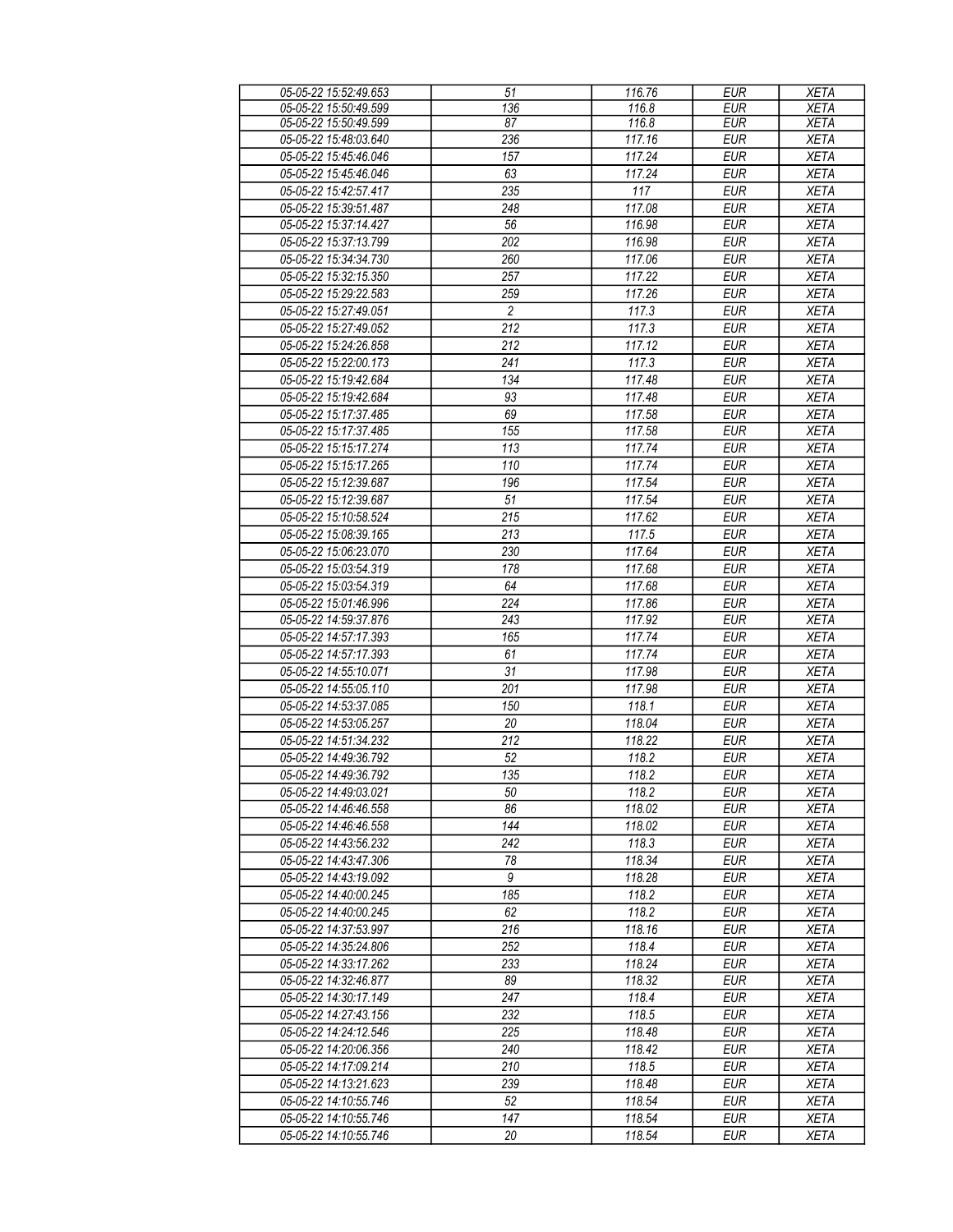| 05-05-22 14:10:48.501 | 34         | 118.56 | <b>EUR</b>       | <b>XETA</b> |
|-----------------------|------------|--------|------------------|-------------|
| 05-05-22 14:07:40.254 | 220        | 118.48 | <b>EUR</b>       | <b>XETA</b> |
| 05-05-22 14:05:15.858 | 219        | 118.48 | <b>EUR</b>       | <b>XETA</b> |
| 05-05-22 14:02:00.573 | 237        | 118.88 | <b>EUR</b>       | <b>XETA</b> |
| 05-05-22 13:59:35.917 | 217        | 118.96 | <b>EUR</b>       | <b>XETA</b> |
| 05-05-22 13:56:19.981 | 244        | 119.02 | <b>EUR</b>       | <b>XETA</b> |
| 05-05-22 13:53:02.476 | 1          | 118.98 | <b>EUR</b>       | <b>XETA</b> |
| 05-05-22 13:52:59.474 | 14         | 118.98 | <b>EUR</b>       | <b>XETA</b> |
| 05-05-22 13:52:47.438 | 206        | 118.98 | <b>EUR</b>       | <b>XETA</b> |
| 05-05-22 13:48:52.361 | 89         | 119.02 | <b>EUR</b>       | <b>XETA</b> |
| 05-05-22 13:48:52.361 | 166        | 119.02 | <b>EUR</b>       | <b>XETA</b> |
| 05-05-22 13:46:52.332 | 181        | 119.06 | <b>EUR</b>       | <b>XETA</b> |
| 05-05-22 13:46:52.330 | 36         | 119.06 | <b>EUR</b>       | <b>XETA</b> |
| 05-05-22 13:43:04.024 | 221        | 119.06 | <b>EUR</b>       | <b>XETA</b> |
| 05-05-22 13:43:03.120 | 44         | 119.08 | EUR              | <b>XETA</b> |
| 05-05-22 13:43:03.068 | 41         | 119.08 | <b>EUR</b>       | <b>XETA</b> |
| 05-05-22 13:38:06.764 | 57         | 119.14 | EUR              | <b>XETA</b> |
| 05-05-22 13:38:06.764 | 181        | 119.14 | <b>EUR</b>       |             |
|                       |            |        |                  | <b>XETA</b> |
| 05-05-22 13:35:16.904 | 232        | 119.04 | <b>EUR</b>       | <b>XETA</b> |
| 05-05-22 13:32:15.442 | 76         | 119.06 | <b>EUR</b>       | <b>XETA</b> |
| 05-05-22 13:32:15.442 | 157        | 119.06 | <b>EUR</b>       | <b>XETA</b> |
| 05-05-22 13:27:53.106 | 239        | 119.16 | <b>EUR</b>       | <b>XETA</b> |
| 05-05-22 13:25:53.471 | 240        | 118.96 | <b>EUR</b>       | <b>XETA</b> |
| 05-05-22 13:21:30.076 | 130        | 118.92 | <b>EUR</b>       | <b>XETA</b> |
| 05-05-22 13:21:30.076 | 89         | 118.92 | <b>EUR</b>       | <b>XETA</b> |
| 05-05-22 13:17:32.323 | 107        | 119.02 | <b>EUR</b>       | <b>XETA</b> |
| 05-05-22 13:17:32.323 | 107        | 119.02 | <b>EUR</b>       | <b>XETA</b> |
| 05-05-22 13:14:19.396 | 228        | 119.04 | <b>EUR</b>       | <b>XETA</b> |
| 05-05-22 13:14:07.068 | 93         | 119.08 | <b>EUR</b>       | <b>XETA</b> |
| 05-05-22 13:10:32.873 | 252        | 119.1  | <b>EUR</b>       | <b>XETA</b> |
| 05-05-22 13:06:55.558 | 250        | 119.06 | <b>EUR</b>       | <b>XETA</b> |
| 05-05-22 13:01:33.952 | 186        | 119.02 | <b>EUR</b>       | <b>XETA</b> |
| 05-05-22 13:01:33.952 | 25         | 119.02 | <b>EUR</b>       | <b>XETA</b> |
| 05-05-22 12:58:00.185 | 111        | 119    | <b>EUR</b>       | <b>XETA</b> |
| 05-05-22 12:58:00.185 | 107        | 119    | $E\overline{UR}$ | <b>XETA</b> |
| 05-05-22 12:53:14.342 | 258        | 119.04 | <b>EUR</b>       | <b>XETA</b> |
| 05-05-22 12:48:18.008 | 241        | 118.98 | <b>EUR</b>       | <b>XETA</b> |
| 05-05-22 12:43:47.380 | $\sqrt{5}$ | 118.92 | <b>EUR</b>       | <b>XETA</b> |
| 05-05-22 12:43:41.656 | 224        | 118.92 | <b>EUR</b>       | <b>XETA</b> |
| 05-05-22 12:42:26.527 | 80         | 118.94 | <b>EUR</b>       | <b>XETA</b> |
| 05-05-22 12:36:15.776 | 18         | 118.92 | <b>EUR</b>       | <b>XETA</b> |
| 05-05-22 12:36:15.013 | 79         | 118.92 | <b>EUR</b>       | <b>XETA</b> |
| 05-05-22 12:36:10.876 | 60         | 118.92 | <b>EUR</b>       | <b>XETA</b> |
| 05-05-22 12:36:10.872 | 88         | 118.92 | <b>EUR</b>       | <b>XETA</b> |
| 05-05-22 12:31:24.582 | 232        | 118.94 | <b>EUR</b>       | <b>XETA</b> |
| 05-05-22 12:31:02.154 | 74         | 118.92 | <b>EUR</b>       | <b>XETA</b> |
| 05-05-22 12:25:16.198 | 249        | 118.84 | <b>EUR</b>       | <b>XETA</b> |
| 05-05-22 12:20:15.561 | 58         | 118.88 | <b>EUR</b>       | <b>XETA</b> |
| 05-05-22 12:20:15.561 | 200        | 118.88 | <b>EUR</b>       | <b>XETA</b> |
| 05-05-22 12:14:43.986 | 250        | 119.14 | <b>EUR</b>       | <b>XETA</b> |
| 05-05-22 12:10:25.292 | 237        | 119.18 | <b>EUR</b>       | <b>XETA</b> |
| 05-05-22 12:05:34.028 | 54         | 119.14 | <b>EUR</b>       | <b>XETA</b> |
| 05-05-22 12:05:34.025 | 168        | 119.14 | <b>EUR</b>       | <b>XETA</b> |
| 05-05-22 12:02:28.620 | 89         | 118.88 | <b>EUR</b>       | <b>XETA</b> |
| 05-05-22 12:02:28.619 | 68         | 118.88 | <b>EUR</b>       | <b>XETA</b> |
| 05-05-22 12:02:28.619 | 96         | 118.88 | <b>EUR</b>       | <b>XETA</b> |
| 05-05-22 11:59:18.639 | 236        | 119.02 | <b>EUR</b>       | <b>XETA</b> |
| 05-05-22 11:59:07.651 | 47         | 119.04 | <b>EUR</b>       | <b>XETA</b> |
| 05-05-22 11:54:48.240 | 211        | 118.96 | <b>EUR</b>       | <b>XETA</b> |
| 05-05-22 11:46:05.337 | 32         | 118.94 | <b>EUR</b>       | <b>XETA</b> |
| 05-05-22 11:46:05.337 | 196        | 118.94 | <b>EUR</b>       | <b>XETA</b> |
|                       |            |        |                  |             |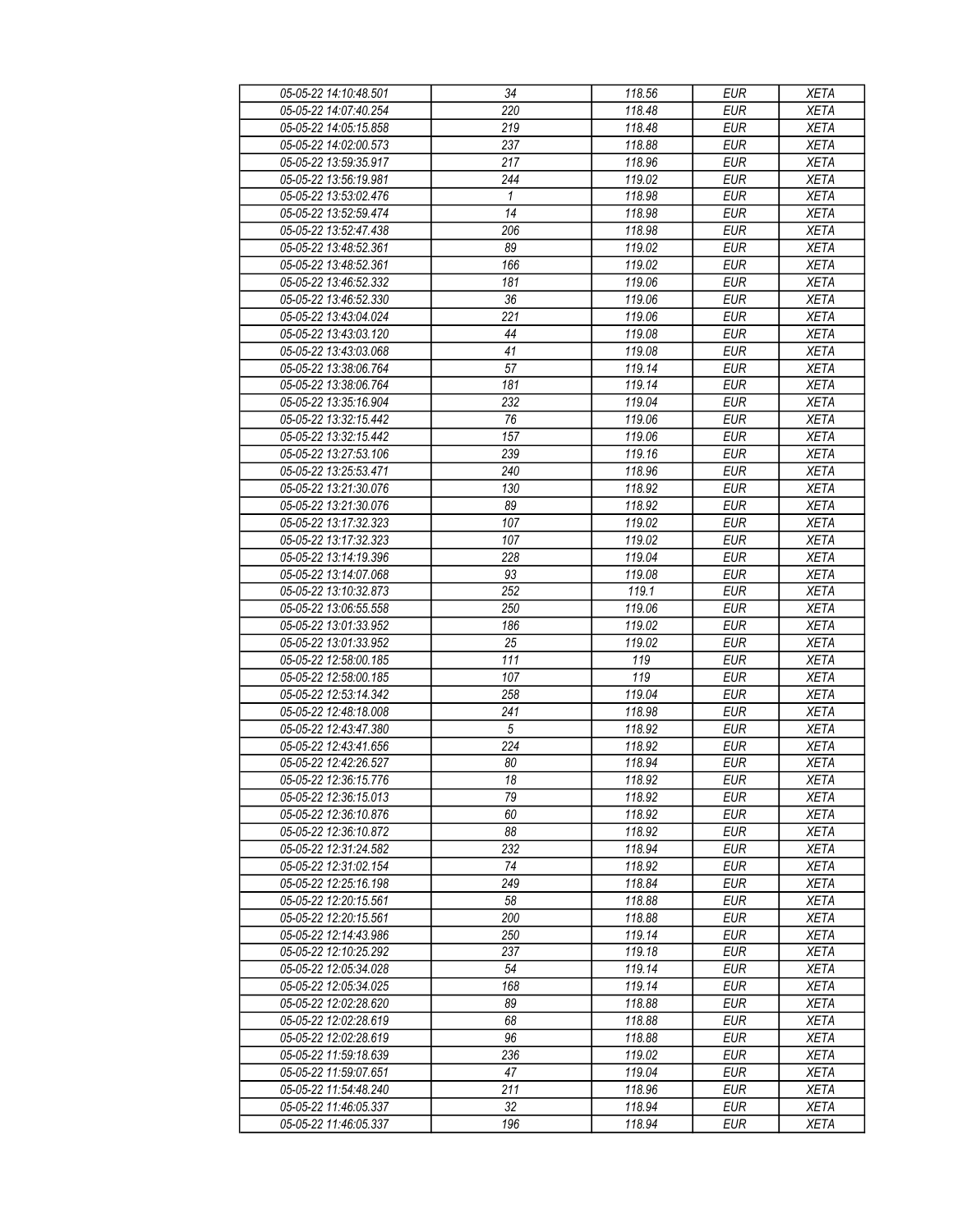| 05-05-22 11:46:05.327 | 42               | 118.92 | <b>EUR</b> | <b>XETA</b> |
|-----------------------|------------------|--------|------------|-------------|
| 05-05-22 11:46:05.326 | 167              | 118.92 | <b>EUR</b> | <b>XETA</b> |
| 05-05-22 11:40:39.438 | 239              | 118.94 | <b>EUR</b> | <b>XETA</b> |
| 05-05-22 11:35:09.724 | 117              | 118.78 | <b>EUR</b> | <b>XETA</b> |
| 05-05-22 11:35:09.724 | 129              | 118.78 | <b>EUR</b> | <b>XETA</b> |
| 05-05-22 11:31:56.527 | 228              | 118.8  | <b>EUR</b> | <b>XETA</b> |
| 05-05-22 11:27:33.964 | 223              | 118.78 | <b>EUR</b> | <b>XETA</b> |
| 05-05-22 11:27:33.964 | 34               | 118.78 | <b>EUR</b> | <b>XETA</b> |
| 05-05-22 11:24:51.595 | 178              | 118.66 | <b>EUR</b> | <b>XETA</b> |
| 05-05-22 11:24:51.595 | 68               | 118.66 | <b>EUR</b> | <b>XETA</b> |
| 05-05-22 11:21:19.700 | 75               | 118.52 | <b>EUR</b> | <b>XETA</b> |
| 05-05-22 11:21:19.700 | 161              | 118.52 | <b>EUR</b> | <b>XETA</b> |
| 05-05-22 11:17:36.413 | 114              | 118.46 | <b>EUR</b> | <b>XETA</b> |
| 05-05-22 11:17:36.413 | 106              | 118.46 | <b>EUR</b> | <b>XETA</b> |
| 05-05-22 11:09:29.682 | 214              | 118.5  | <b>EUR</b> | <b>XETA</b> |
| 05-05-22 11:09:29.669 | 210              | 118.48 | <b>EUR</b> | <b>XETA</b> |
| 05-05-22 11:05:05.397 | 13               | 118.34 | <b>EUR</b> | <b>XETA</b> |
| 05-05-22 11:05:05.397 | 236              | 118.34 | <b>EUR</b> | <b>XETA</b> |
| 05-05-22 11:04:46.701 | $\overline{c}$   | 118.32 | <b>EUR</b> | <b>XETA</b> |
| 05-05-22 10:59:23.690 | 160              | 118.38 | <b>EUR</b> | <b>XETA</b> |
|                       |                  |        |            |             |
| 05-05-22 10:59:23.690 | 66               | 118.38 | <b>EUR</b> | <b>XETA</b> |
| 05-05-22 10:56:37.346 | 217              | 118.44 | <b>EUR</b> | <b>XETA</b> |
| 05-05-22 10:54:01.893 | 92               | 118.34 | <b>EUR</b> | <b>XETA</b> |
| 05-05-22 10:50:11.630 | 237              | 118.36 | <b>EUR</b> | <b>XETA</b> |
| 05-05-22 10:45:04.595 | 225              | 118.34 | <b>EUR</b> | <b>XETA</b> |
| 05-05-22 10:40:07.274 | 242              | 118.26 | <b>EUR</b> | <b>XETA</b> |
| 05-05-22 10:36:07.264 | 123              | 118.32 | <b>EUR</b> | <b>XETA</b> |
| 05-05-22 10:36:07.264 | 91               | 118.32 | <b>EUR</b> | <b>XETA</b> |
| 05-05-22 10:32:49.024 | 239              | 118.44 | <b>EUR</b> | <b>XETA</b> |
| 05-05-22 10:28:47.048 | 233              | 118.44 | <b>EUR</b> | <b>XETA</b> |
| 05-05-22 10:23:32.309 | 222              | 118.28 | <b>EUR</b> | <b>XETA</b> |
| 05-05-22 10:21:14.039 | 229              | 118.6  | <b>EUR</b> | <b>XETA</b> |
| 05-05-22 10:17:15.770 | 234              | 118.54 | <b>EUR</b> | <b>XETA</b> |
| 05-05-22 10:13:47.758 | 226              | 118.58 | <b>EUR</b> | <b>XETA</b> |
| 05-05-22 10:10:00.192 | 184              | 118.32 | <b>EUR</b> | <b>XETA</b> |
| 05-05-22 10:10:00.192 | 33               | 118.32 | <b>EUR</b> | <b>XETA</b> |
| 05-05-22 10:06:45.942 | 214              | 118.36 | <b>EUR</b> | <b>XETA</b> |
| 05-05-22 10:03:44.228 | 221              | 118.36 | <b>EUR</b> | <b>XETA</b> |
| 05-05-22 10:00:48.362 | 257              | 118.38 | <b>EUR</b> | <b>XETA</b> |
| 05-05-22 09:56:39.518 | $\overline{221}$ | 118.52 | <b>EUR</b> | <b>XETA</b> |
| 05-05-22 09:52:27.424 | 259              | 118.62 | EUR        | <b>XETA</b> |
| 05-05-22 09:48:56.094 | 243              | 118.64 | <b>EUR</b> | <b>XETA</b> |
| 05-05-22 09:45:17.435 | 225              | 118.3  | <b>EUR</b> | <b>XETA</b> |
| 05-05-22 09:45:17.435 | 36               | 118.3  | <b>EUR</b> | <b>XETA</b> |
| 05-05-22 09:43:13.030 | 219              | 118.3  | <b>EUR</b> | <b>XETA</b> |
| 05-05-22 09:40:07.366 | 230              | 118.46 | <b>EUR</b> | <b>XETA</b> |
| 05-05-22 09:37:36.618 | 119              | 118.64 | <b>EUR</b> | <b>XETA</b> |
| 05-05-22 09:37:36.618 | 139              | 118.64 | <b>EUR</b> | <b>XETA</b> |
| 05-05-22 09:34:58.659 | 259              | 118.66 | <b>EUR</b> | <b>XETA</b> |
| 05-05-22 09:31:39.601 | 219              | 118.78 | <b>EUR</b> | <b>XETA</b> |
| 05-05-22 09:28:55.748 | 210              | 118.92 | <b>EUR</b> | <b>XETA</b> |
| 05-05-22 09:25:50.224 | 217              | 119    | <b>EUR</b> | <b>XETA</b> |
| 05-05-22 09:22:23.383 | 246              | 119.22 | <b>EUR</b> | <b>XETA</b> |
| 05-05-22 09:16:45.983 | 261              | 119.28 | <b>EUR</b> | <b>XETA</b> |
| 05-05-22 09:12:58.060 | 261              | 119.06 | <b>EUR</b> | <b>XETA</b> |
| 05-05-22 09:09:24.228 | 211              | 118.92 | <b>EUR</b> | <b>XETA</b> |
| 05-05-22 09:09:24.228 | 7                | 118.92 | <b>EUR</b> | <b>XETA</b> |
| 05-05-22 09:05:55.995 | 231              | 119.2  | <b>EUR</b> | <b>XETA</b> |
| 05-05-22 09:02:34.189 | 99               | 119.4  | <b>EUR</b> | <b>XETA</b> |
| 05-05-22 09:02:34.189 | 154              | 119.4  | <b>EUR</b> | <b>XETA</b> |
| 05-05-22 09:00:38.223 | 217              | 119.16 | <b>EUR</b> | <b>XETA</b> |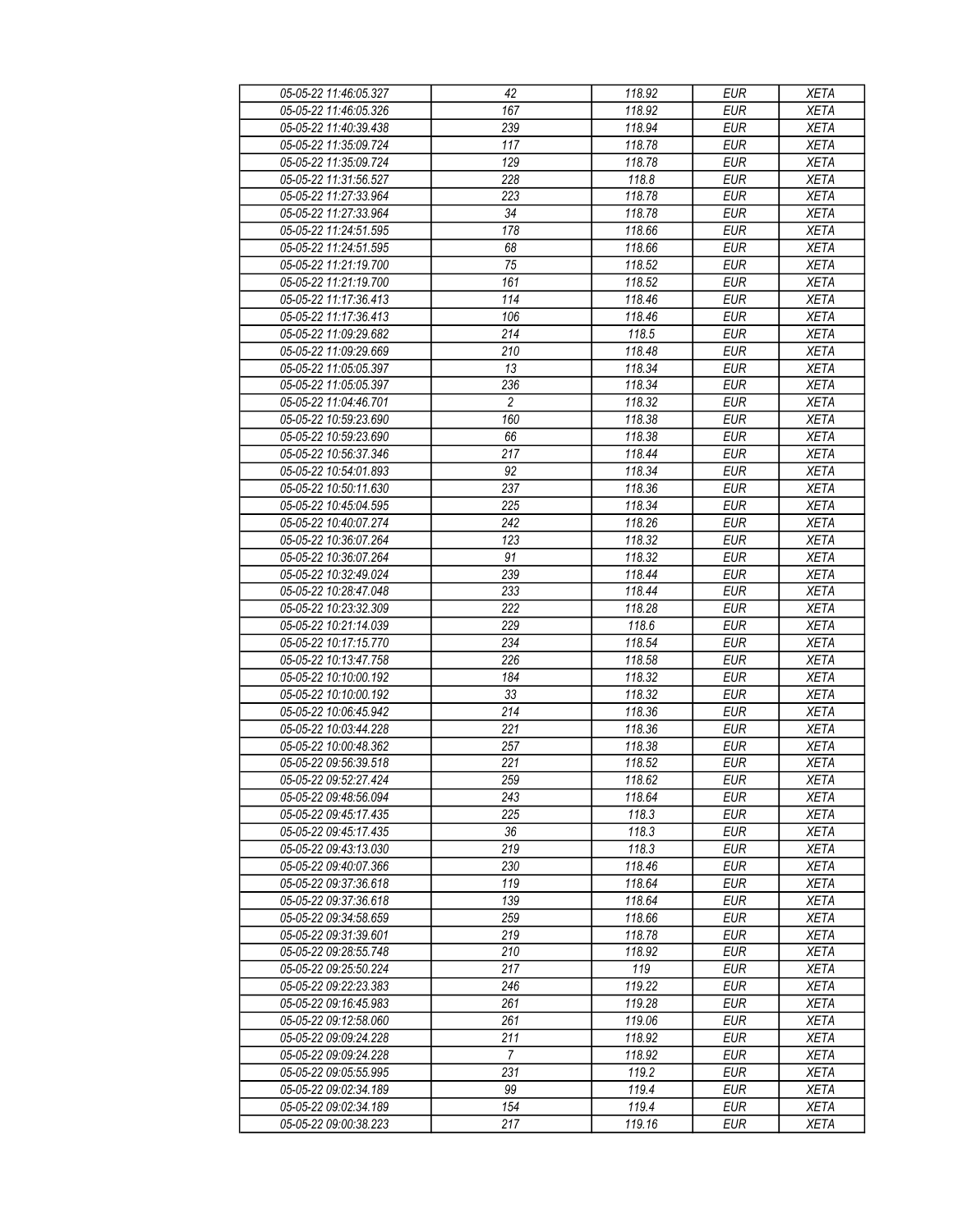| 05-05-22 08:57:41.592 | 212              | 119.3  | <b>EUR</b> | <b>XETA</b> |
|-----------------------|------------------|--------|------------|-------------|
| 05-05-22 08:54:48.798 | 119              | 119.42 | <b>EUR</b> | <b>XETA</b> |
| 05-05-22 08:54:48.797 | $\overline{36}$  | 119.42 | <b>EUR</b> | <b>XETA</b> |
| 05-05-22 08:54:48.798 | 104              | 119.42 | <b>EUR</b> | <b>XETA</b> |
| 05-05-22 08:54:29.505 | 10               | 119.38 | <b>EUR</b> | <b>XETA</b> |
| 05-05-22 08:51:16.323 | 31               | 119.28 | <b>EUR</b> | <b>XETA</b> |
| 05-05-22 08:51:16.322 | 193              | 119.28 | <b>EUR</b> | <b>XETA</b> |
| 05-05-22 08:48:34.242 | 240              | 119.42 | <b>EUR</b> | <b>XETA</b> |
| 05-05-22 08:45:08.002 | 256              | 119.38 | <b>EUR</b> | <b>XETA</b> |
| 05-05-22 08:42:53.930 | 230              | 119.2  | <b>EUR</b> | <b>XETA</b> |
| 05-05-22 08:40:49.726 | 48               | 119.06 | <b>EUR</b> | <b>XETA</b> |
| 05-05-22 08:40:49.726 | 50               | 119.06 | <b>EUR</b> | <b>XETA</b> |
| 05-05-22 08:40:49.726 | 158              | 119.06 | <b>EUR</b> | <b>XETA</b> |
| 05-05-22 08:38:28.937 | 227              | 119.3  | <b>EUR</b> | <b>XETA</b> |
| 05-05-22 08:37:31.253 | 124              | 119.28 | EUR        | <b>XETA</b> |
| 05-05-22 08:37:31.253 | 112              | 119.28 | <b>EUR</b> | <b>XETA</b> |
| 05-05-22 08:35:48.328 | $\overline{231}$ | 119.02 | <b>EUR</b> | <b>XETA</b> |
| 05-05-22 08:34:30.502 | 214              | 119.24 | <b>EUR</b> | <b>XETA</b> |
| 05-05-22 08:31:54.207 | 134              | 119.5  | <b>EUR</b> | <b>XETA</b> |
| 05-05-22 08:31:54.207 | 112              | 119.5  | <b>EUR</b> | <b>XETA</b> |
| 05-05-22 08:29:22.079 | 219              | 119.6  | <b>EUR</b> | <b>XETA</b> |
| 05-05-22 08:26:20.288 | 136              | 119.64 | <b>EUR</b> | <b>XETA</b> |
| 05-05-22 08:26:20.288 | 107              | 119.64 | <b>EUR</b> | <b>XETA</b> |
| 05-05-22 08:24:19.768 | 225              | 119.76 | <b>EUR</b> | <b>XETA</b> |
| 05-05-22 08:23:02.576 | 245              | 119.82 | <b>EUR</b> | <b>XETA</b> |
| 05-05-22 08:22:28.415 | 84               | 119.76 | <b>EUR</b> | <b>XETA</b> |
| 05-05-22 08:22:28.409 | 129              | 119.76 | <b>EUR</b> | <b>XETA</b> |
| 05-05-22 08:20:49.618 | 156              | 119.8  | <b>EUR</b> | <b>XETA</b> |
| 05-05-22 08:20:47.497 | 64               | 119.8  | <b>EUR</b> | <b>XETA</b> |
| 05-05-22 08:19:24.153 | 127              | 119.66 | <b>EUR</b> | <b>XETA</b> |
| 05-05-22 08:19:24.153 | 97               | 119.66 | <b>EUR</b> | <b>XETA</b> |
| 05-05-22 08:17:51.307 | 213              | 119.5  | <b>EUR</b> | <b>XETA</b> |
| 05-05-22 08:16:05.130 | 137              | 119.8  | <b>EUR</b> | <b>XETA</b> |
| 05-05-22 08:16:05.130 | 100              | 119.8  | <b>EUR</b> | <b>XETA</b> |
| 05-05-22 08:16:02.106 | 15               | 119.8  | <b>EUR</b> | <b>XETA</b> |
| 05-05-22 08:14:46.796 | 131              | 119.98 | <b>EUR</b> | <b>XETA</b> |
| 05-05-22 08:14:46.796 | 79               | 119.98 | <b>EUR</b> | <b>XETA</b> |
| 05-05-22 08:13:18.510 | 244              | 120.06 | <b>EUR</b> | <b>XETA</b> |
| 05-05-22 08:12:35.344 | 50               | 120.06 | <b>EUR</b> | <b>XETA</b> |
| 05-05-22 08:12:35.344 | 205              | 120.06 | <b>EUR</b> | <b>XETA</b> |
| 05-05-22 08:10:48.023 | 234              | 119.8  | <b>EUR</b> | <b>XETA</b> |
| 05-05-22 08:09:22.751 | $\overline{2}$   | 120    | <b>EUR</b> | <b>XETA</b> |
| 05-05-22 08:09:22.751 | 224              | 120    | <b>EUR</b> | <b>XETA</b> |
| 05-05-22 08:08:34.059 | 222              | 119.92 | <b>EUR</b> | <b>XETA</b> |
| 05-05-22 08:06:39.295 | 229              | 119.54 | <b>EUR</b> | <b>XETA</b> |
| 05-05-22 08:05:42.276 | 33               | 119.6  | <b>EUR</b> | <b>XETA</b> |
| 05-05-22 08:05:42.276 | 180              | 119.6  | <b>EUR</b> | <b>XETA</b> |
| 05-05-22 08:05:28.845 | 221              | 119.78 | <b>EUR</b> | <b>XETA</b> |
| 05-05-22 08:04:50.500 | 82               | 119.98 | <b>EUR</b> | <b>XETA</b> |
| 05-05-22 08:04:45.320 | 170              | 119.98 | <b>EUR</b> | <b>XETA</b> |
| 05-05-22 08:03:56.439 | 157              | 119.88 | <b>EUR</b> | <b>XETA</b> |
| 05-05-22 08:03:54.967 | 66               | 119.88 | <b>EUR</b> | <b>XETA</b> |
| 05-05-22 08:02:58.541 | 256              | 119.8  | <b>EUR</b> | <b>XETA</b> |
| 05-05-22 08:02:10.716 | 234              | 119.54 | <b>EUR</b> | <b>XETA</b> |
| 05-05-22 08:01:35.646 | 250              | 118.98 | <b>EUR</b> | <b>XETA</b> |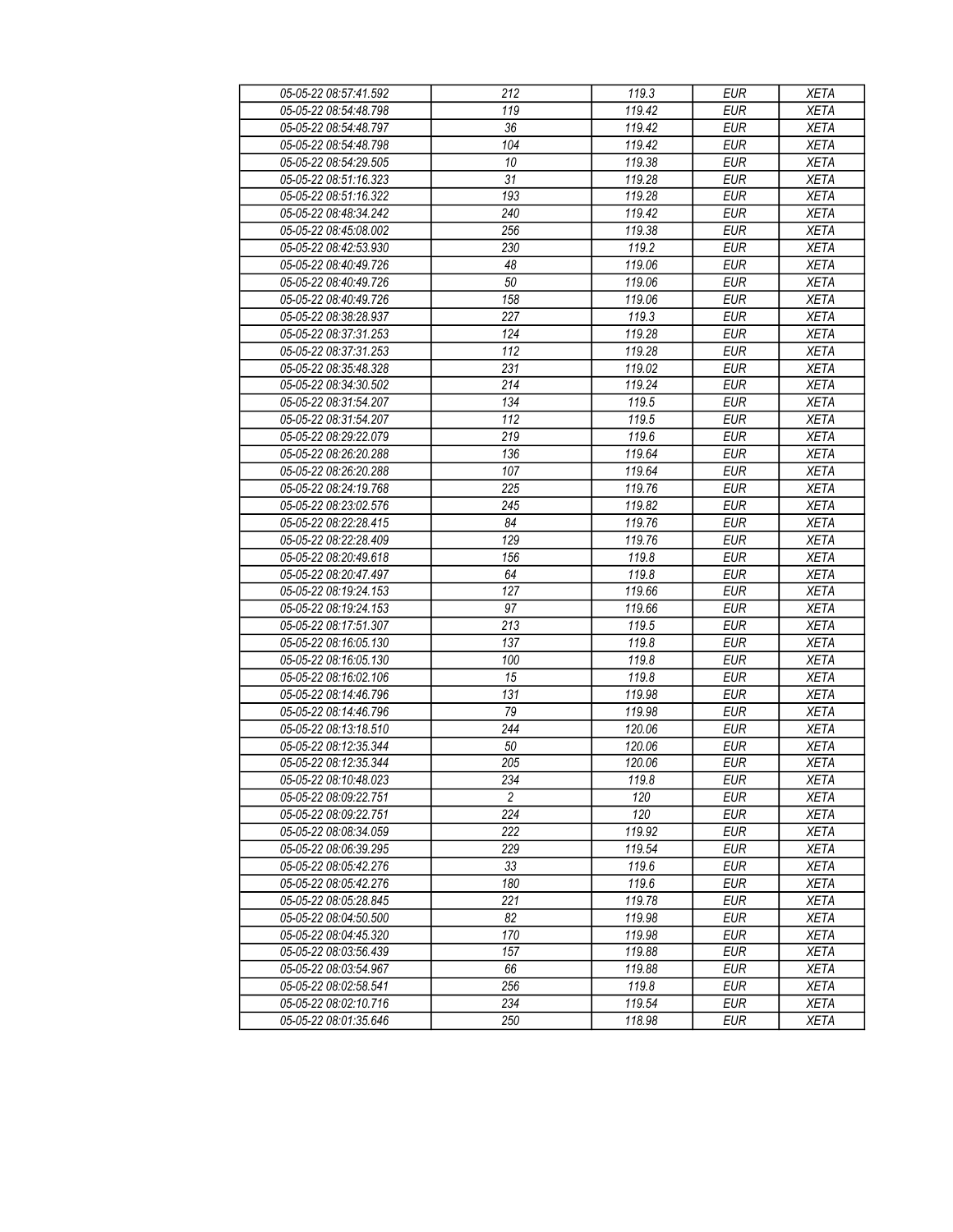## Each order relating to the buy-back programme above according to Art. 5 sec. 3 MAR in conjunction with Art. 25 sec. 1 and 2 MiFiR

In red colour are the fields according to Table 2 of the Annex of Del. Regulation (EU) 2017/580; alternatively you may report the

| Date and Time according to field 9 | <b>Segment MIC code</b><br>according to field 16 | <b>Transaction price</b><br>according to field 28 | <b>Price currency according</b><br>to field 29 | <b>Buy-sell indicator</b><br>according to field 32 |
|------------------------------------|--------------------------------------------------|---------------------------------------------------|------------------------------------------------|----------------------------------------------------|
| 05-05-22 16:29:24.507              | <b>XETA</b>                                      | 116.22                                            | <b>EUR</b>                                     | <b>BUY</b>                                         |
| 05-05-22 16:29:24.505              | <b>XETA</b>                                      | 116.22                                            | <b>EUR</b>                                     | <b>BUY</b>                                         |
| 05-05-22 16:29:24.473              | <b>XETA</b>                                      | 116.22                                            | <b>EUR</b>                                     | <b>BUY</b>                                         |
| 05-05-22 16:29:24.052              | <b>XETA</b>                                      | 116.18                                            | <b>EUR</b>                                     | <b>BUY</b>                                         |
| 05-05-22 16:29:10.181              | <b>XETA</b>                                      | 116.14                                            | <b>EUR</b>                                     | <b>BUY</b>                                         |
| 05-05-22 16:29:06.859              | <b>XETA</b>                                      | 116.14                                            | <b>EUR</b>                                     | <b>BUY</b>                                         |
| 05-05-22 16:28:28.407              | <b>XETA</b>                                      | 116.18                                            | <b>EUR</b>                                     | <b>BUY</b>                                         |
| 05-05-22 16:28:25.419              | <b>XETA</b>                                      | 116.2                                             | <b>EUR</b>                                     | <b>BUY</b>                                         |
| 05-05-22 16:28:25.436              | <b>XETA</b>                                      | 116.2                                             | <b>EUR</b>                                     | <b>BUY</b>                                         |
| 05-05-22 16:28:05.996              | <b>XETA</b>                                      | 116.18                                            | <b>EUR</b>                                     | <b>BUY</b>                                         |
| 05-05-22 16:27:35.405              | <b>XETA</b>                                      | 116.08                                            | <b>EUR</b>                                     | <b>BUY</b>                                         |
| 05-05-22 16:27:35.405              | <b>XETA</b>                                      | 116.08                                            | <b>EUR</b>                                     | <b>BUY</b>                                         |
| 05-05-22 16:26:48.357              | <b>XETA</b>                                      | 116.06                                            | <b>EUR</b>                                     | <b>BUY</b>                                         |
| 05-05-22 16:26:45.532              | <b>XETA</b>                                      | 116.08                                            | <b>EUR</b>                                     | <b>BUY</b>                                         |
| 05-05-22 16:26:45.556              | <b>XETA</b>                                      | 116.08                                            | <b>EUR</b>                                     | <b>BUY</b>                                         |
| 05-05-22 16:26:02.655              | <b>XETA</b>                                      | 115.98                                            | <b>EUR</b>                                     | <b>BUY</b>                                         |
| 05-05-22 16:26:02.651              | <b>XETA</b>                                      | 115.98                                            | <b>EUR</b>                                     | <b>BUY</b>                                         |
| 05-05-22 16:25:57.703              | <b>XETA</b>                                      | 116                                               | <b>EUR</b>                                     | <b>BUY</b>                                         |
| 05-05-22 16:25:57.703              | <b>XETA</b>                                      | 116                                               | <b>EUR</b>                                     | <b>BUY</b>                                         |
| 05-05-22 16:25:57.702              | <b>XETA</b>                                      | $\overline{116}$                                  | <b>EUR</b>                                     | <b>BUY</b>                                         |
| 05-05-22 16:24:44.804              | <b>XETA</b>                                      | $\overline{116}$                                  | <b>EUR</b>                                     | <b>BUY</b>                                         |
| 05-05-22 16:24:39.009              | <b>XETA</b>                                      | 116.02                                            | <b>EUR</b>                                     | <b>BUY</b>                                         |
| 05-05-22 16:24:39.009              | <b>XETA</b>                                      | 116.02                                            | <b>EUR</b>                                     | <b>BUY</b>                                         |
| 05-05-22 16:24:12.566              | <b>XETA</b>                                      | 116.04                                            | <b>EUR</b>                                     | <b>BUY</b>                                         |
| 05-05-22 16:23:51.493              | <b>XETA</b>                                      | 116.08                                            | <b>EUR</b>                                     | <b>BUY</b>                                         |
| 05-05-22 16:23:51.492              | <b>XETA</b>                                      | 116.08                                            | <b>EUR</b>                                     | <b>BUY</b>                                         |
| 05-05-22 16:23:51.492              | <b>XETA</b>                                      | 116.08                                            | <b>EUR</b>                                     | <b>BUY</b>                                         |
| 05-05-22 16:23:51.524              | <b>XETA</b>                                      | 116.06                                            | <b>EUR</b>                                     | <b>BUY</b>                                         |
| 05-05-22 16:22:38.614              | <b>XETA</b>                                      | 116.12                                            | <b>EUR</b>                                     | <b>BUY</b>                                         |
| 05-05-22 16:22:38.614              | <b>XETA</b>                                      | 116.12                                            | <b>EUR</b>                                     | <b>BUY</b>                                         |
| 05-05-22 16:22:36.659              | <b>XETA</b>                                      | 116.12                                            | <b>EUR</b>                                     | <b>BUY</b>                                         |
| 05-05-22 16:21:54.683              | <b>XETA</b>                                      | 116.08                                            | <b>EUR</b>                                     | <b>BUY</b>                                         |
| 05-05-22 16:21:54.682              | <b>XETA</b>                                      | 116.08                                            | <b>EUR</b>                                     | <b>BUY</b>                                         |
| 05-05-22 16:20:16.672              | <b>XETA</b>                                      | 116.06                                            | <b>EUR</b>                                     | <b>BUY</b>                                         |
| 05-05-22 16:20:16.672              | <b>XETA</b>                                      | 116.06                                            | <b>EUR</b>                                     | <b>BUY</b>                                         |
| 05-05-22 16:18:47.693              | <b>XETA</b>                                      | 116.14                                            | <b>EUR</b>                                     | <b>BUY</b>                                         |
| 05-05-22 16:17:07.026              | <b>XETA</b>                                      | 116.04                                            | <b>EUR</b>                                     | <b>BUY</b>                                         |
| 05-05-22 16:15:52.166              | <b>XETA</b>                                      | 116.02                                            | <b>EUR</b>                                     | <b>BUY</b>                                         |
| 05-05-22 16:15:52.166              | <b>XETA</b>                                      | 116.02                                            | <b>EUR</b>                                     | <b>BUY</b>                                         |
| 05-05-22 16:15:00.933              | <b>XETA</b>                                      | 116.16                                            | <b>EUR</b>                                     | <b>BUY</b>                                         |
| 05-05-22 16:13:11.028              | <b>XETA</b>                                      | 116.12                                            | <b>EUR</b>                                     | <b>BUY</b>                                         |
| 05-05-22 16:13:11.028              | <b>XETA</b>                                      | 116.12                                            | <b>EUR</b>                                     | <b>BUY</b>                                         |
| 05-05-22 16:13:04.803              | <b>XETA</b>                                      | 116.12                                            | <b>EUR</b>                                     | <b>BUY</b>                                         |
| 05-05-22 16:11:01.445              | <b>XETA</b>                                      | 116.12                                            | <b>EUR</b>                                     | <b>BUY</b>                                         |
| 05-05-22 16:08:10.216              | <b>XETA</b>                                      | 116.26                                            | <b>EUR</b>                                     | <b>BUY</b>                                         |
| 05-05-22 16:05:52.569              | <b>XETA</b>                                      | 116.46                                            | <b>EUR</b>                                     | <b>BUY</b>                                         |
| 05-05-22 16:03:56.356              | <b>XETA</b>                                      | 116.62                                            | <b>EUR</b>                                     | <b>BUY</b>                                         |
| 05-05-22 16:01:45.883              | <b>XETA</b>                                      | 116.68                                            | <b>EUR</b>                                     | <b>BUY</b>                                         |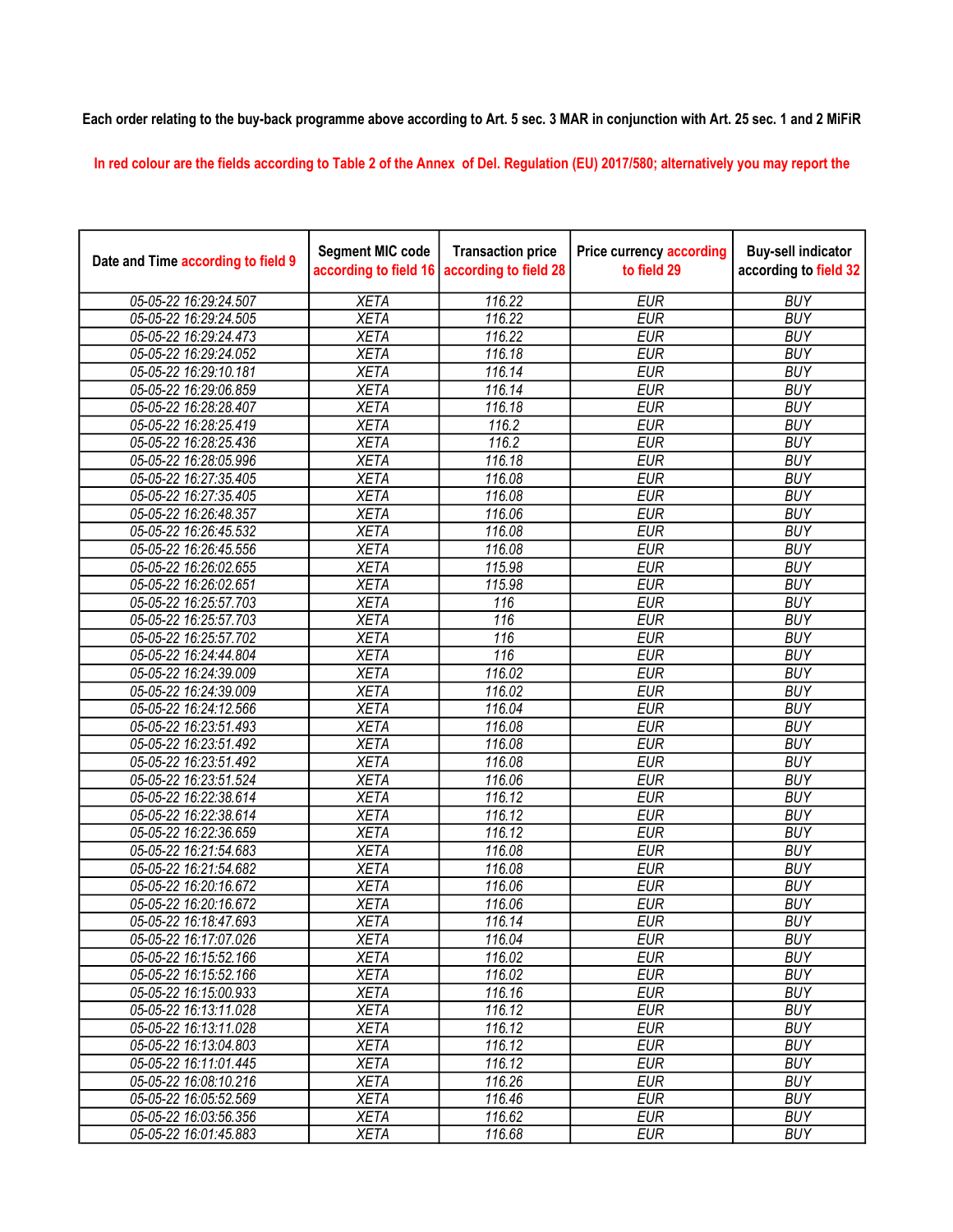| <b>XETA</b><br><b>EUR</b><br><b>BUY</b><br>05-05-22 15:57:15.403<br>116.74<br><b>XETA</b><br><b>EUR</b><br>05-05-22 15:57:15.403<br>116.74<br><b>BUY</b><br><b>XETA</b><br>05-05-22 15:55:29.583<br>116.84<br><b>EUR</b><br><b>BUY</b><br>05-05-22 15:55:29.583<br><b>XETA</b><br>116.84<br><b>EUR</b><br><b>BUY</b><br>05-05-22 15:55:29.554<br><b>XETA</b><br>116.84<br><b>EUR</b><br><b>BUY</b><br><b>EUR</b><br><b>BUY</b><br>05-05-22 15:55:29.553<br><b>XETA</b><br>116.84<br>05-05-22 15:55:29.553<br><b>XETA</b><br>116.84<br><b>EUR</b><br><b>BUY</b><br>05-05-22 15:52:49.653<br>116.76<br><b>XETA</b><br><b>EUR</b><br><b>BUY</b><br><b>XETA</b><br>116.76<br><b>EUR</b><br><b>BUY</b><br>05-05-22 15:52:49.653<br><b>XETA</b><br>116.8<br><b>EUR</b><br><b>BUY</b><br>05-05-22 15:50:49.599<br>116.8<br><b>EUR</b><br>05-05-22 15:50:49.599<br><b>XETA</b><br><b>BUY</b><br><b>EUR</b><br><b>XETA</b><br>117.16<br><b>BUY</b><br>05-05-22 15:48:03.640<br>05-05-22 15:45:46.046<br><b>XETA</b><br>117.24<br><b>EUR</b><br><b>BUY</b><br>117.24<br><b>EUR</b><br><b>BUY</b><br>05-05-22 15:45:46.046<br><b>XETA</b><br>117<br>05-05-22 15:42:57.417<br><b>XETA</b><br><b>EUR</b><br><b>BUY</b><br>117.08<br><b>EUR</b><br><b>BUY</b><br>05-05-22 15:39:51.487<br><b>XETA</b><br><b>XETA</b><br><b>BUY</b><br>05-05-22 15:37:14.427<br>116.98<br><b>EUR</b><br><b>XETA</b><br>116.98<br><b>EUR</b><br><b>BUY</b><br>05-05-22 15:37:13.799<br><b>EUR</b><br><b>BUY</b><br>05-05-22 15:34:34.730<br><b>XETA</b><br>117.06<br><b>EUR</b><br><b>XETA</b><br>117.22<br><b>BUY</b><br>05-05-22 15:32:15.350<br><b>XETA</b><br>117.26<br><b>EUR</b><br><b>BUY</b><br>05-05-22 15:29:22.583<br><b>BUY</b><br>05-05-22 15:27:49.051<br><b>XETA</b><br>117.3<br><b>EUR</b><br>117.3<br><b>EUR</b><br>05-05-22 15:27:49.052<br><b>XETA</b><br><b>BUY</b><br>117.12<br><b>EUR</b><br><b>BUY</b><br>05-05-22 15:24:26.858<br><b>XETA</b><br>117.3<br><b>BUY</b><br>05-05-22 15:22:00.173<br><b>XETA</b><br><b>EUR</b><br><b>BUY</b><br>05-05-22 15:19:42.684<br><b>XETA</b><br>117.48<br><b>EUR</b><br><b>EUR</b><br>05-05-22 15:19:42.684<br><b>XETA</b><br>117.48<br><b>BUY</b><br>117.58<br><b>EUR</b><br><b>BUY</b><br>05-05-22 15:17:37.485<br><b>XETA</b><br>05-05-22 15:17:37.485<br>117.58<br><b>EUR</b><br><b>BUY</b><br><b>XETA</b><br>05-05-22 15:15:17.274<br><b>XETA</b><br>117.74<br><b>EUR</b><br><b>BUY</b><br>05-05-22 15:15:17.265<br><b>XETA</b><br>117.74<br><b>EUR</b><br><b>BUY</b><br><b>EUR</b><br><b>BUY</b><br>05-05-22 15:12:39.687<br><b>XETA</b><br>117.54<br>05-05-22 15:12:39.687<br><b>XETA</b><br>117.54<br><b>EUR</b><br><b>BUY</b><br><b>BUY</b><br>05-05-22 15:10:58.524<br><b>XETA</b><br>117.62<br><b>EUR</b><br>05-05-22 15:08:39.165<br>117.5<br><b>EUR</b><br><b>BUY</b><br><b>XETA</b><br><b>XETA</b><br>117.64<br><b>EUR</b><br><b>BUY</b><br>05-05-22 15:06:23.070<br><b>XETA</b><br>117.68<br>EUR<br><b>BUY</b><br>05-05-22 15:03:54.319<br><b>BUY</b><br>05-05-22 15:03:54.319<br><b>XETA</b><br>117.68<br>EUR<br>117.86<br><b>EUR</b><br><b>BUY</b><br>05-05-22 15:01:46.996<br><b>XETA</b><br>117.92<br><b>EUR</b><br><b>BUY</b><br>05-05-22 14:59:37.876<br><b>XETA</b><br><b>BUY</b><br><b>XETA</b><br>117.74<br><b>EUR</b><br>05-05-22 14:57:17.393<br><b>XETA</b><br>117.74<br><b>EUR</b><br><b>BUY</b><br>05-05-22 14:57:17.393<br><b>EUR</b><br><b>BUY</b><br><b>XETA</b><br>117.98<br>05-05-22 14:55:10.071<br><b>EUR</b><br><b>BUY</b><br>05-05-22 14:55:05.110<br><b>XETA</b><br>117.98<br>118.1<br><b>EUR</b><br><b>BUY</b><br>05-05-22 14:53:37.085<br><b>XETA</b><br><b>BUY</b><br>05-05-22 14:53:05.257<br><b>XETA</b><br>118.04<br>EUR<br><b>XETA</b><br>118.22<br><b>EUR</b><br><b>BUY</b><br>05-05-22 14:51:34.232<br>118.2<br><b>EUR</b><br><b>BUY</b><br>05-05-22 14:49:36.792<br><b>XETA</b><br>118.2<br><b>EUR</b><br><b>BUY</b><br>05-05-22 14:49:36.792<br><b>XETA</b><br><b>XETA</b><br>118.2<br><b>EUR</b><br><b>BUY</b><br>05-05-22 14:49:03.021<br><b>XETA</b><br>118.02<br><b>EUR</b><br><b>BUY</b><br>05-05-22 14:46:46.558<br><b>XETA</b><br><b>EUR</b><br><b>BUY</b><br>05-05-22 14:46:46.558<br>118.02<br>118.3<br><b>EUR</b><br><b>BUY</b><br><b>XETA</b><br>05-05-22 14:43:56.232 | 05-05-22 16:00:00.475 | <b>XETA</b> | 116.84 | <b>EUR</b> | <b>BUY</b> |
|-----------------------------------------------------------------------------------------------------------------------------------------------------------------------------------------------------------------------------------------------------------------------------------------------------------------------------------------------------------------------------------------------------------------------------------------------------------------------------------------------------------------------------------------------------------------------------------------------------------------------------------------------------------------------------------------------------------------------------------------------------------------------------------------------------------------------------------------------------------------------------------------------------------------------------------------------------------------------------------------------------------------------------------------------------------------------------------------------------------------------------------------------------------------------------------------------------------------------------------------------------------------------------------------------------------------------------------------------------------------------------------------------------------------------------------------------------------------------------------------------------------------------------------------------------------------------------------------------------------------------------------------------------------------------------------------------------------------------------------------------------------------------------------------------------------------------------------------------------------------------------------------------------------------------------------------------------------------------------------------------------------------------------------------------------------------------------------------------------------------------------------------------------------------------------------------------------------------------------------------------------------------------------------------------------------------------------------------------------------------------------------------------------------------------------------------------------------------------------------------------------------------------------------------------------------------------------------------------------------------------------------------------------------------------------------------------------------------------------------------------------------------------------------------------------------------------------------------------------------------------------------------------------------------------------------------------------------------------------------------------------------------------------------------------------------------------------------------------------------------------------------------------------------------------------------------------------------------------------------------------------------------------------------------------------------------------------------------------------------------------------------------------------------------------------------------------------------------------------------------------------------------------------------------------------------------------------------------------------------------------------------------------------------------------------------------------------------------------------------------------------------------------------------------------------------------------------------------------------------------------------------------------------------------------------------------------------------------------------------------------------------------------------------------------------------------------------------------------------------------------------------------------------------------------------------------------------------------------------------------------------------------|-----------------------|-------------|--------|------------|------------|
|                                                                                                                                                                                                                                                                                                                                                                                                                                                                                                                                                                                                                                                                                                                                                                                                                                                                                                                                                                                                                                                                                                                                                                                                                                                                                                                                                                                                                                                                                                                                                                                                                                                                                                                                                                                                                                                                                                                                                                                                                                                                                                                                                                                                                                                                                                                                                                                                                                                                                                                                                                                                                                                                                                                                                                                                                                                                                                                                                                                                                                                                                                                                                                                                                                                                                                                                                                                                                                                                                                                                                                                                                                                                                                                                                                                                                                                                                                                                                                                                                                                                                                                                                                                                                                                                 |                       |             |        |            |            |
|                                                                                                                                                                                                                                                                                                                                                                                                                                                                                                                                                                                                                                                                                                                                                                                                                                                                                                                                                                                                                                                                                                                                                                                                                                                                                                                                                                                                                                                                                                                                                                                                                                                                                                                                                                                                                                                                                                                                                                                                                                                                                                                                                                                                                                                                                                                                                                                                                                                                                                                                                                                                                                                                                                                                                                                                                                                                                                                                                                                                                                                                                                                                                                                                                                                                                                                                                                                                                                                                                                                                                                                                                                                                                                                                                                                                                                                                                                                                                                                                                                                                                                                                                                                                                                                                 |                       |             |        |            |            |
|                                                                                                                                                                                                                                                                                                                                                                                                                                                                                                                                                                                                                                                                                                                                                                                                                                                                                                                                                                                                                                                                                                                                                                                                                                                                                                                                                                                                                                                                                                                                                                                                                                                                                                                                                                                                                                                                                                                                                                                                                                                                                                                                                                                                                                                                                                                                                                                                                                                                                                                                                                                                                                                                                                                                                                                                                                                                                                                                                                                                                                                                                                                                                                                                                                                                                                                                                                                                                                                                                                                                                                                                                                                                                                                                                                                                                                                                                                                                                                                                                                                                                                                                                                                                                                                                 |                       |             |        |            |            |
|                                                                                                                                                                                                                                                                                                                                                                                                                                                                                                                                                                                                                                                                                                                                                                                                                                                                                                                                                                                                                                                                                                                                                                                                                                                                                                                                                                                                                                                                                                                                                                                                                                                                                                                                                                                                                                                                                                                                                                                                                                                                                                                                                                                                                                                                                                                                                                                                                                                                                                                                                                                                                                                                                                                                                                                                                                                                                                                                                                                                                                                                                                                                                                                                                                                                                                                                                                                                                                                                                                                                                                                                                                                                                                                                                                                                                                                                                                                                                                                                                                                                                                                                                                                                                                                                 |                       |             |        |            |            |
|                                                                                                                                                                                                                                                                                                                                                                                                                                                                                                                                                                                                                                                                                                                                                                                                                                                                                                                                                                                                                                                                                                                                                                                                                                                                                                                                                                                                                                                                                                                                                                                                                                                                                                                                                                                                                                                                                                                                                                                                                                                                                                                                                                                                                                                                                                                                                                                                                                                                                                                                                                                                                                                                                                                                                                                                                                                                                                                                                                                                                                                                                                                                                                                                                                                                                                                                                                                                                                                                                                                                                                                                                                                                                                                                                                                                                                                                                                                                                                                                                                                                                                                                                                                                                                                                 |                       |             |        |            |            |
|                                                                                                                                                                                                                                                                                                                                                                                                                                                                                                                                                                                                                                                                                                                                                                                                                                                                                                                                                                                                                                                                                                                                                                                                                                                                                                                                                                                                                                                                                                                                                                                                                                                                                                                                                                                                                                                                                                                                                                                                                                                                                                                                                                                                                                                                                                                                                                                                                                                                                                                                                                                                                                                                                                                                                                                                                                                                                                                                                                                                                                                                                                                                                                                                                                                                                                                                                                                                                                                                                                                                                                                                                                                                                                                                                                                                                                                                                                                                                                                                                                                                                                                                                                                                                                                                 |                       |             |        |            |            |
|                                                                                                                                                                                                                                                                                                                                                                                                                                                                                                                                                                                                                                                                                                                                                                                                                                                                                                                                                                                                                                                                                                                                                                                                                                                                                                                                                                                                                                                                                                                                                                                                                                                                                                                                                                                                                                                                                                                                                                                                                                                                                                                                                                                                                                                                                                                                                                                                                                                                                                                                                                                                                                                                                                                                                                                                                                                                                                                                                                                                                                                                                                                                                                                                                                                                                                                                                                                                                                                                                                                                                                                                                                                                                                                                                                                                                                                                                                                                                                                                                                                                                                                                                                                                                                                                 |                       |             |        |            |            |
|                                                                                                                                                                                                                                                                                                                                                                                                                                                                                                                                                                                                                                                                                                                                                                                                                                                                                                                                                                                                                                                                                                                                                                                                                                                                                                                                                                                                                                                                                                                                                                                                                                                                                                                                                                                                                                                                                                                                                                                                                                                                                                                                                                                                                                                                                                                                                                                                                                                                                                                                                                                                                                                                                                                                                                                                                                                                                                                                                                                                                                                                                                                                                                                                                                                                                                                                                                                                                                                                                                                                                                                                                                                                                                                                                                                                                                                                                                                                                                                                                                                                                                                                                                                                                                                                 |                       |             |        |            |            |
|                                                                                                                                                                                                                                                                                                                                                                                                                                                                                                                                                                                                                                                                                                                                                                                                                                                                                                                                                                                                                                                                                                                                                                                                                                                                                                                                                                                                                                                                                                                                                                                                                                                                                                                                                                                                                                                                                                                                                                                                                                                                                                                                                                                                                                                                                                                                                                                                                                                                                                                                                                                                                                                                                                                                                                                                                                                                                                                                                                                                                                                                                                                                                                                                                                                                                                                                                                                                                                                                                                                                                                                                                                                                                                                                                                                                                                                                                                                                                                                                                                                                                                                                                                                                                                                                 |                       |             |        |            |            |
|                                                                                                                                                                                                                                                                                                                                                                                                                                                                                                                                                                                                                                                                                                                                                                                                                                                                                                                                                                                                                                                                                                                                                                                                                                                                                                                                                                                                                                                                                                                                                                                                                                                                                                                                                                                                                                                                                                                                                                                                                                                                                                                                                                                                                                                                                                                                                                                                                                                                                                                                                                                                                                                                                                                                                                                                                                                                                                                                                                                                                                                                                                                                                                                                                                                                                                                                                                                                                                                                                                                                                                                                                                                                                                                                                                                                                                                                                                                                                                                                                                                                                                                                                                                                                                                                 |                       |             |        |            |            |
|                                                                                                                                                                                                                                                                                                                                                                                                                                                                                                                                                                                                                                                                                                                                                                                                                                                                                                                                                                                                                                                                                                                                                                                                                                                                                                                                                                                                                                                                                                                                                                                                                                                                                                                                                                                                                                                                                                                                                                                                                                                                                                                                                                                                                                                                                                                                                                                                                                                                                                                                                                                                                                                                                                                                                                                                                                                                                                                                                                                                                                                                                                                                                                                                                                                                                                                                                                                                                                                                                                                                                                                                                                                                                                                                                                                                                                                                                                                                                                                                                                                                                                                                                                                                                                                                 |                       |             |        |            |            |
|                                                                                                                                                                                                                                                                                                                                                                                                                                                                                                                                                                                                                                                                                                                                                                                                                                                                                                                                                                                                                                                                                                                                                                                                                                                                                                                                                                                                                                                                                                                                                                                                                                                                                                                                                                                                                                                                                                                                                                                                                                                                                                                                                                                                                                                                                                                                                                                                                                                                                                                                                                                                                                                                                                                                                                                                                                                                                                                                                                                                                                                                                                                                                                                                                                                                                                                                                                                                                                                                                                                                                                                                                                                                                                                                                                                                                                                                                                                                                                                                                                                                                                                                                                                                                                                                 |                       |             |        |            |            |
|                                                                                                                                                                                                                                                                                                                                                                                                                                                                                                                                                                                                                                                                                                                                                                                                                                                                                                                                                                                                                                                                                                                                                                                                                                                                                                                                                                                                                                                                                                                                                                                                                                                                                                                                                                                                                                                                                                                                                                                                                                                                                                                                                                                                                                                                                                                                                                                                                                                                                                                                                                                                                                                                                                                                                                                                                                                                                                                                                                                                                                                                                                                                                                                                                                                                                                                                                                                                                                                                                                                                                                                                                                                                                                                                                                                                                                                                                                                                                                                                                                                                                                                                                                                                                                                                 |                       |             |        |            |            |
|                                                                                                                                                                                                                                                                                                                                                                                                                                                                                                                                                                                                                                                                                                                                                                                                                                                                                                                                                                                                                                                                                                                                                                                                                                                                                                                                                                                                                                                                                                                                                                                                                                                                                                                                                                                                                                                                                                                                                                                                                                                                                                                                                                                                                                                                                                                                                                                                                                                                                                                                                                                                                                                                                                                                                                                                                                                                                                                                                                                                                                                                                                                                                                                                                                                                                                                                                                                                                                                                                                                                                                                                                                                                                                                                                                                                                                                                                                                                                                                                                                                                                                                                                                                                                                                                 |                       |             |        |            |            |
|                                                                                                                                                                                                                                                                                                                                                                                                                                                                                                                                                                                                                                                                                                                                                                                                                                                                                                                                                                                                                                                                                                                                                                                                                                                                                                                                                                                                                                                                                                                                                                                                                                                                                                                                                                                                                                                                                                                                                                                                                                                                                                                                                                                                                                                                                                                                                                                                                                                                                                                                                                                                                                                                                                                                                                                                                                                                                                                                                                                                                                                                                                                                                                                                                                                                                                                                                                                                                                                                                                                                                                                                                                                                                                                                                                                                                                                                                                                                                                                                                                                                                                                                                                                                                                                                 |                       |             |        |            |            |
|                                                                                                                                                                                                                                                                                                                                                                                                                                                                                                                                                                                                                                                                                                                                                                                                                                                                                                                                                                                                                                                                                                                                                                                                                                                                                                                                                                                                                                                                                                                                                                                                                                                                                                                                                                                                                                                                                                                                                                                                                                                                                                                                                                                                                                                                                                                                                                                                                                                                                                                                                                                                                                                                                                                                                                                                                                                                                                                                                                                                                                                                                                                                                                                                                                                                                                                                                                                                                                                                                                                                                                                                                                                                                                                                                                                                                                                                                                                                                                                                                                                                                                                                                                                                                                                                 |                       |             |        |            |            |
|                                                                                                                                                                                                                                                                                                                                                                                                                                                                                                                                                                                                                                                                                                                                                                                                                                                                                                                                                                                                                                                                                                                                                                                                                                                                                                                                                                                                                                                                                                                                                                                                                                                                                                                                                                                                                                                                                                                                                                                                                                                                                                                                                                                                                                                                                                                                                                                                                                                                                                                                                                                                                                                                                                                                                                                                                                                                                                                                                                                                                                                                                                                                                                                                                                                                                                                                                                                                                                                                                                                                                                                                                                                                                                                                                                                                                                                                                                                                                                                                                                                                                                                                                                                                                                                                 |                       |             |        |            |            |
|                                                                                                                                                                                                                                                                                                                                                                                                                                                                                                                                                                                                                                                                                                                                                                                                                                                                                                                                                                                                                                                                                                                                                                                                                                                                                                                                                                                                                                                                                                                                                                                                                                                                                                                                                                                                                                                                                                                                                                                                                                                                                                                                                                                                                                                                                                                                                                                                                                                                                                                                                                                                                                                                                                                                                                                                                                                                                                                                                                                                                                                                                                                                                                                                                                                                                                                                                                                                                                                                                                                                                                                                                                                                                                                                                                                                                                                                                                                                                                                                                                                                                                                                                                                                                                                                 |                       |             |        |            |            |
|                                                                                                                                                                                                                                                                                                                                                                                                                                                                                                                                                                                                                                                                                                                                                                                                                                                                                                                                                                                                                                                                                                                                                                                                                                                                                                                                                                                                                                                                                                                                                                                                                                                                                                                                                                                                                                                                                                                                                                                                                                                                                                                                                                                                                                                                                                                                                                                                                                                                                                                                                                                                                                                                                                                                                                                                                                                                                                                                                                                                                                                                                                                                                                                                                                                                                                                                                                                                                                                                                                                                                                                                                                                                                                                                                                                                                                                                                                                                                                                                                                                                                                                                                                                                                                                                 |                       |             |        |            |            |
|                                                                                                                                                                                                                                                                                                                                                                                                                                                                                                                                                                                                                                                                                                                                                                                                                                                                                                                                                                                                                                                                                                                                                                                                                                                                                                                                                                                                                                                                                                                                                                                                                                                                                                                                                                                                                                                                                                                                                                                                                                                                                                                                                                                                                                                                                                                                                                                                                                                                                                                                                                                                                                                                                                                                                                                                                                                                                                                                                                                                                                                                                                                                                                                                                                                                                                                                                                                                                                                                                                                                                                                                                                                                                                                                                                                                                                                                                                                                                                                                                                                                                                                                                                                                                                                                 |                       |             |        |            |            |
|                                                                                                                                                                                                                                                                                                                                                                                                                                                                                                                                                                                                                                                                                                                                                                                                                                                                                                                                                                                                                                                                                                                                                                                                                                                                                                                                                                                                                                                                                                                                                                                                                                                                                                                                                                                                                                                                                                                                                                                                                                                                                                                                                                                                                                                                                                                                                                                                                                                                                                                                                                                                                                                                                                                                                                                                                                                                                                                                                                                                                                                                                                                                                                                                                                                                                                                                                                                                                                                                                                                                                                                                                                                                                                                                                                                                                                                                                                                                                                                                                                                                                                                                                                                                                                                                 |                       |             |        |            |            |
|                                                                                                                                                                                                                                                                                                                                                                                                                                                                                                                                                                                                                                                                                                                                                                                                                                                                                                                                                                                                                                                                                                                                                                                                                                                                                                                                                                                                                                                                                                                                                                                                                                                                                                                                                                                                                                                                                                                                                                                                                                                                                                                                                                                                                                                                                                                                                                                                                                                                                                                                                                                                                                                                                                                                                                                                                                                                                                                                                                                                                                                                                                                                                                                                                                                                                                                                                                                                                                                                                                                                                                                                                                                                                                                                                                                                                                                                                                                                                                                                                                                                                                                                                                                                                                                                 |                       |             |        |            |            |
|                                                                                                                                                                                                                                                                                                                                                                                                                                                                                                                                                                                                                                                                                                                                                                                                                                                                                                                                                                                                                                                                                                                                                                                                                                                                                                                                                                                                                                                                                                                                                                                                                                                                                                                                                                                                                                                                                                                                                                                                                                                                                                                                                                                                                                                                                                                                                                                                                                                                                                                                                                                                                                                                                                                                                                                                                                                                                                                                                                                                                                                                                                                                                                                                                                                                                                                                                                                                                                                                                                                                                                                                                                                                                                                                                                                                                                                                                                                                                                                                                                                                                                                                                                                                                                                                 |                       |             |        |            |            |
|                                                                                                                                                                                                                                                                                                                                                                                                                                                                                                                                                                                                                                                                                                                                                                                                                                                                                                                                                                                                                                                                                                                                                                                                                                                                                                                                                                                                                                                                                                                                                                                                                                                                                                                                                                                                                                                                                                                                                                                                                                                                                                                                                                                                                                                                                                                                                                                                                                                                                                                                                                                                                                                                                                                                                                                                                                                                                                                                                                                                                                                                                                                                                                                                                                                                                                                                                                                                                                                                                                                                                                                                                                                                                                                                                                                                                                                                                                                                                                                                                                                                                                                                                                                                                                                                 |                       |             |        |            |            |
|                                                                                                                                                                                                                                                                                                                                                                                                                                                                                                                                                                                                                                                                                                                                                                                                                                                                                                                                                                                                                                                                                                                                                                                                                                                                                                                                                                                                                                                                                                                                                                                                                                                                                                                                                                                                                                                                                                                                                                                                                                                                                                                                                                                                                                                                                                                                                                                                                                                                                                                                                                                                                                                                                                                                                                                                                                                                                                                                                                                                                                                                                                                                                                                                                                                                                                                                                                                                                                                                                                                                                                                                                                                                                                                                                                                                                                                                                                                                                                                                                                                                                                                                                                                                                                                                 |                       |             |        |            |            |
|                                                                                                                                                                                                                                                                                                                                                                                                                                                                                                                                                                                                                                                                                                                                                                                                                                                                                                                                                                                                                                                                                                                                                                                                                                                                                                                                                                                                                                                                                                                                                                                                                                                                                                                                                                                                                                                                                                                                                                                                                                                                                                                                                                                                                                                                                                                                                                                                                                                                                                                                                                                                                                                                                                                                                                                                                                                                                                                                                                                                                                                                                                                                                                                                                                                                                                                                                                                                                                                                                                                                                                                                                                                                                                                                                                                                                                                                                                                                                                                                                                                                                                                                                                                                                                                                 |                       |             |        |            |            |
|                                                                                                                                                                                                                                                                                                                                                                                                                                                                                                                                                                                                                                                                                                                                                                                                                                                                                                                                                                                                                                                                                                                                                                                                                                                                                                                                                                                                                                                                                                                                                                                                                                                                                                                                                                                                                                                                                                                                                                                                                                                                                                                                                                                                                                                                                                                                                                                                                                                                                                                                                                                                                                                                                                                                                                                                                                                                                                                                                                                                                                                                                                                                                                                                                                                                                                                                                                                                                                                                                                                                                                                                                                                                                                                                                                                                                                                                                                                                                                                                                                                                                                                                                                                                                                                                 |                       |             |        |            |            |
|                                                                                                                                                                                                                                                                                                                                                                                                                                                                                                                                                                                                                                                                                                                                                                                                                                                                                                                                                                                                                                                                                                                                                                                                                                                                                                                                                                                                                                                                                                                                                                                                                                                                                                                                                                                                                                                                                                                                                                                                                                                                                                                                                                                                                                                                                                                                                                                                                                                                                                                                                                                                                                                                                                                                                                                                                                                                                                                                                                                                                                                                                                                                                                                                                                                                                                                                                                                                                                                                                                                                                                                                                                                                                                                                                                                                                                                                                                                                                                                                                                                                                                                                                                                                                                                                 |                       |             |        |            |            |
|                                                                                                                                                                                                                                                                                                                                                                                                                                                                                                                                                                                                                                                                                                                                                                                                                                                                                                                                                                                                                                                                                                                                                                                                                                                                                                                                                                                                                                                                                                                                                                                                                                                                                                                                                                                                                                                                                                                                                                                                                                                                                                                                                                                                                                                                                                                                                                                                                                                                                                                                                                                                                                                                                                                                                                                                                                                                                                                                                                                                                                                                                                                                                                                                                                                                                                                                                                                                                                                                                                                                                                                                                                                                                                                                                                                                                                                                                                                                                                                                                                                                                                                                                                                                                                                                 |                       |             |        |            |            |
|                                                                                                                                                                                                                                                                                                                                                                                                                                                                                                                                                                                                                                                                                                                                                                                                                                                                                                                                                                                                                                                                                                                                                                                                                                                                                                                                                                                                                                                                                                                                                                                                                                                                                                                                                                                                                                                                                                                                                                                                                                                                                                                                                                                                                                                                                                                                                                                                                                                                                                                                                                                                                                                                                                                                                                                                                                                                                                                                                                                                                                                                                                                                                                                                                                                                                                                                                                                                                                                                                                                                                                                                                                                                                                                                                                                                                                                                                                                                                                                                                                                                                                                                                                                                                                                                 |                       |             |        |            |            |
|                                                                                                                                                                                                                                                                                                                                                                                                                                                                                                                                                                                                                                                                                                                                                                                                                                                                                                                                                                                                                                                                                                                                                                                                                                                                                                                                                                                                                                                                                                                                                                                                                                                                                                                                                                                                                                                                                                                                                                                                                                                                                                                                                                                                                                                                                                                                                                                                                                                                                                                                                                                                                                                                                                                                                                                                                                                                                                                                                                                                                                                                                                                                                                                                                                                                                                                                                                                                                                                                                                                                                                                                                                                                                                                                                                                                                                                                                                                                                                                                                                                                                                                                                                                                                                                                 |                       |             |        |            |            |
|                                                                                                                                                                                                                                                                                                                                                                                                                                                                                                                                                                                                                                                                                                                                                                                                                                                                                                                                                                                                                                                                                                                                                                                                                                                                                                                                                                                                                                                                                                                                                                                                                                                                                                                                                                                                                                                                                                                                                                                                                                                                                                                                                                                                                                                                                                                                                                                                                                                                                                                                                                                                                                                                                                                                                                                                                                                                                                                                                                                                                                                                                                                                                                                                                                                                                                                                                                                                                                                                                                                                                                                                                                                                                                                                                                                                                                                                                                                                                                                                                                                                                                                                                                                                                                                                 |                       |             |        |            |            |
|                                                                                                                                                                                                                                                                                                                                                                                                                                                                                                                                                                                                                                                                                                                                                                                                                                                                                                                                                                                                                                                                                                                                                                                                                                                                                                                                                                                                                                                                                                                                                                                                                                                                                                                                                                                                                                                                                                                                                                                                                                                                                                                                                                                                                                                                                                                                                                                                                                                                                                                                                                                                                                                                                                                                                                                                                                                                                                                                                                                                                                                                                                                                                                                                                                                                                                                                                                                                                                                                                                                                                                                                                                                                                                                                                                                                                                                                                                                                                                                                                                                                                                                                                                                                                                                                 |                       |             |        |            |            |
|                                                                                                                                                                                                                                                                                                                                                                                                                                                                                                                                                                                                                                                                                                                                                                                                                                                                                                                                                                                                                                                                                                                                                                                                                                                                                                                                                                                                                                                                                                                                                                                                                                                                                                                                                                                                                                                                                                                                                                                                                                                                                                                                                                                                                                                                                                                                                                                                                                                                                                                                                                                                                                                                                                                                                                                                                                                                                                                                                                                                                                                                                                                                                                                                                                                                                                                                                                                                                                                                                                                                                                                                                                                                                                                                                                                                                                                                                                                                                                                                                                                                                                                                                                                                                                                                 |                       |             |        |            |            |
|                                                                                                                                                                                                                                                                                                                                                                                                                                                                                                                                                                                                                                                                                                                                                                                                                                                                                                                                                                                                                                                                                                                                                                                                                                                                                                                                                                                                                                                                                                                                                                                                                                                                                                                                                                                                                                                                                                                                                                                                                                                                                                                                                                                                                                                                                                                                                                                                                                                                                                                                                                                                                                                                                                                                                                                                                                                                                                                                                                                                                                                                                                                                                                                                                                                                                                                                                                                                                                                                                                                                                                                                                                                                                                                                                                                                                                                                                                                                                                                                                                                                                                                                                                                                                                                                 |                       |             |        |            |            |
|                                                                                                                                                                                                                                                                                                                                                                                                                                                                                                                                                                                                                                                                                                                                                                                                                                                                                                                                                                                                                                                                                                                                                                                                                                                                                                                                                                                                                                                                                                                                                                                                                                                                                                                                                                                                                                                                                                                                                                                                                                                                                                                                                                                                                                                                                                                                                                                                                                                                                                                                                                                                                                                                                                                                                                                                                                                                                                                                                                                                                                                                                                                                                                                                                                                                                                                                                                                                                                                                                                                                                                                                                                                                                                                                                                                                                                                                                                                                                                                                                                                                                                                                                                                                                                                                 |                       |             |        |            |            |
|                                                                                                                                                                                                                                                                                                                                                                                                                                                                                                                                                                                                                                                                                                                                                                                                                                                                                                                                                                                                                                                                                                                                                                                                                                                                                                                                                                                                                                                                                                                                                                                                                                                                                                                                                                                                                                                                                                                                                                                                                                                                                                                                                                                                                                                                                                                                                                                                                                                                                                                                                                                                                                                                                                                                                                                                                                                                                                                                                                                                                                                                                                                                                                                                                                                                                                                                                                                                                                                                                                                                                                                                                                                                                                                                                                                                                                                                                                                                                                                                                                                                                                                                                                                                                                                                 |                       |             |        |            |            |
|                                                                                                                                                                                                                                                                                                                                                                                                                                                                                                                                                                                                                                                                                                                                                                                                                                                                                                                                                                                                                                                                                                                                                                                                                                                                                                                                                                                                                                                                                                                                                                                                                                                                                                                                                                                                                                                                                                                                                                                                                                                                                                                                                                                                                                                                                                                                                                                                                                                                                                                                                                                                                                                                                                                                                                                                                                                                                                                                                                                                                                                                                                                                                                                                                                                                                                                                                                                                                                                                                                                                                                                                                                                                                                                                                                                                                                                                                                                                                                                                                                                                                                                                                                                                                                                                 |                       |             |        |            |            |
|                                                                                                                                                                                                                                                                                                                                                                                                                                                                                                                                                                                                                                                                                                                                                                                                                                                                                                                                                                                                                                                                                                                                                                                                                                                                                                                                                                                                                                                                                                                                                                                                                                                                                                                                                                                                                                                                                                                                                                                                                                                                                                                                                                                                                                                                                                                                                                                                                                                                                                                                                                                                                                                                                                                                                                                                                                                                                                                                                                                                                                                                                                                                                                                                                                                                                                                                                                                                                                                                                                                                                                                                                                                                                                                                                                                                                                                                                                                                                                                                                                                                                                                                                                                                                                                                 |                       |             |        |            |            |
|                                                                                                                                                                                                                                                                                                                                                                                                                                                                                                                                                                                                                                                                                                                                                                                                                                                                                                                                                                                                                                                                                                                                                                                                                                                                                                                                                                                                                                                                                                                                                                                                                                                                                                                                                                                                                                                                                                                                                                                                                                                                                                                                                                                                                                                                                                                                                                                                                                                                                                                                                                                                                                                                                                                                                                                                                                                                                                                                                                                                                                                                                                                                                                                                                                                                                                                                                                                                                                                                                                                                                                                                                                                                                                                                                                                                                                                                                                                                                                                                                                                                                                                                                                                                                                                                 |                       |             |        |            |            |
|                                                                                                                                                                                                                                                                                                                                                                                                                                                                                                                                                                                                                                                                                                                                                                                                                                                                                                                                                                                                                                                                                                                                                                                                                                                                                                                                                                                                                                                                                                                                                                                                                                                                                                                                                                                                                                                                                                                                                                                                                                                                                                                                                                                                                                                                                                                                                                                                                                                                                                                                                                                                                                                                                                                                                                                                                                                                                                                                                                                                                                                                                                                                                                                                                                                                                                                                                                                                                                                                                                                                                                                                                                                                                                                                                                                                                                                                                                                                                                                                                                                                                                                                                                                                                                                                 |                       |             |        |            |            |
|                                                                                                                                                                                                                                                                                                                                                                                                                                                                                                                                                                                                                                                                                                                                                                                                                                                                                                                                                                                                                                                                                                                                                                                                                                                                                                                                                                                                                                                                                                                                                                                                                                                                                                                                                                                                                                                                                                                                                                                                                                                                                                                                                                                                                                                                                                                                                                                                                                                                                                                                                                                                                                                                                                                                                                                                                                                                                                                                                                                                                                                                                                                                                                                                                                                                                                                                                                                                                                                                                                                                                                                                                                                                                                                                                                                                                                                                                                                                                                                                                                                                                                                                                                                                                                                                 |                       |             |        |            |            |
|                                                                                                                                                                                                                                                                                                                                                                                                                                                                                                                                                                                                                                                                                                                                                                                                                                                                                                                                                                                                                                                                                                                                                                                                                                                                                                                                                                                                                                                                                                                                                                                                                                                                                                                                                                                                                                                                                                                                                                                                                                                                                                                                                                                                                                                                                                                                                                                                                                                                                                                                                                                                                                                                                                                                                                                                                                                                                                                                                                                                                                                                                                                                                                                                                                                                                                                                                                                                                                                                                                                                                                                                                                                                                                                                                                                                                                                                                                                                                                                                                                                                                                                                                                                                                                                                 |                       |             |        |            |            |
|                                                                                                                                                                                                                                                                                                                                                                                                                                                                                                                                                                                                                                                                                                                                                                                                                                                                                                                                                                                                                                                                                                                                                                                                                                                                                                                                                                                                                                                                                                                                                                                                                                                                                                                                                                                                                                                                                                                                                                                                                                                                                                                                                                                                                                                                                                                                                                                                                                                                                                                                                                                                                                                                                                                                                                                                                                                                                                                                                                                                                                                                                                                                                                                                                                                                                                                                                                                                                                                                                                                                                                                                                                                                                                                                                                                                                                                                                                                                                                                                                                                                                                                                                                                                                                                                 |                       |             |        |            |            |
|                                                                                                                                                                                                                                                                                                                                                                                                                                                                                                                                                                                                                                                                                                                                                                                                                                                                                                                                                                                                                                                                                                                                                                                                                                                                                                                                                                                                                                                                                                                                                                                                                                                                                                                                                                                                                                                                                                                                                                                                                                                                                                                                                                                                                                                                                                                                                                                                                                                                                                                                                                                                                                                                                                                                                                                                                                                                                                                                                                                                                                                                                                                                                                                                                                                                                                                                                                                                                                                                                                                                                                                                                                                                                                                                                                                                                                                                                                                                                                                                                                                                                                                                                                                                                                                                 |                       |             |        |            |            |
|                                                                                                                                                                                                                                                                                                                                                                                                                                                                                                                                                                                                                                                                                                                                                                                                                                                                                                                                                                                                                                                                                                                                                                                                                                                                                                                                                                                                                                                                                                                                                                                                                                                                                                                                                                                                                                                                                                                                                                                                                                                                                                                                                                                                                                                                                                                                                                                                                                                                                                                                                                                                                                                                                                                                                                                                                                                                                                                                                                                                                                                                                                                                                                                                                                                                                                                                                                                                                                                                                                                                                                                                                                                                                                                                                                                                                                                                                                                                                                                                                                                                                                                                                                                                                                                                 |                       |             |        |            |            |
|                                                                                                                                                                                                                                                                                                                                                                                                                                                                                                                                                                                                                                                                                                                                                                                                                                                                                                                                                                                                                                                                                                                                                                                                                                                                                                                                                                                                                                                                                                                                                                                                                                                                                                                                                                                                                                                                                                                                                                                                                                                                                                                                                                                                                                                                                                                                                                                                                                                                                                                                                                                                                                                                                                                                                                                                                                                                                                                                                                                                                                                                                                                                                                                                                                                                                                                                                                                                                                                                                                                                                                                                                                                                                                                                                                                                                                                                                                                                                                                                                                                                                                                                                                                                                                                                 |                       |             |        |            |            |
|                                                                                                                                                                                                                                                                                                                                                                                                                                                                                                                                                                                                                                                                                                                                                                                                                                                                                                                                                                                                                                                                                                                                                                                                                                                                                                                                                                                                                                                                                                                                                                                                                                                                                                                                                                                                                                                                                                                                                                                                                                                                                                                                                                                                                                                                                                                                                                                                                                                                                                                                                                                                                                                                                                                                                                                                                                                                                                                                                                                                                                                                                                                                                                                                                                                                                                                                                                                                                                                                                                                                                                                                                                                                                                                                                                                                                                                                                                                                                                                                                                                                                                                                                                                                                                                                 |                       |             |        |            |            |
|                                                                                                                                                                                                                                                                                                                                                                                                                                                                                                                                                                                                                                                                                                                                                                                                                                                                                                                                                                                                                                                                                                                                                                                                                                                                                                                                                                                                                                                                                                                                                                                                                                                                                                                                                                                                                                                                                                                                                                                                                                                                                                                                                                                                                                                                                                                                                                                                                                                                                                                                                                                                                                                                                                                                                                                                                                                                                                                                                                                                                                                                                                                                                                                                                                                                                                                                                                                                                                                                                                                                                                                                                                                                                                                                                                                                                                                                                                                                                                                                                                                                                                                                                                                                                                                                 |                       |             |        |            |            |
|                                                                                                                                                                                                                                                                                                                                                                                                                                                                                                                                                                                                                                                                                                                                                                                                                                                                                                                                                                                                                                                                                                                                                                                                                                                                                                                                                                                                                                                                                                                                                                                                                                                                                                                                                                                                                                                                                                                                                                                                                                                                                                                                                                                                                                                                                                                                                                                                                                                                                                                                                                                                                                                                                                                                                                                                                                                                                                                                                                                                                                                                                                                                                                                                                                                                                                                                                                                                                                                                                                                                                                                                                                                                                                                                                                                                                                                                                                                                                                                                                                                                                                                                                                                                                                                                 |                       |             |        |            |            |
|                                                                                                                                                                                                                                                                                                                                                                                                                                                                                                                                                                                                                                                                                                                                                                                                                                                                                                                                                                                                                                                                                                                                                                                                                                                                                                                                                                                                                                                                                                                                                                                                                                                                                                                                                                                                                                                                                                                                                                                                                                                                                                                                                                                                                                                                                                                                                                                                                                                                                                                                                                                                                                                                                                                                                                                                                                                                                                                                                                                                                                                                                                                                                                                                                                                                                                                                                                                                                                                                                                                                                                                                                                                                                                                                                                                                                                                                                                                                                                                                                                                                                                                                                                                                                                                                 |                       |             |        |            |            |
|                                                                                                                                                                                                                                                                                                                                                                                                                                                                                                                                                                                                                                                                                                                                                                                                                                                                                                                                                                                                                                                                                                                                                                                                                                                                                                                                                                                                                                                                                                                                                                                                                                                                                                                                                                                                                                                                                                                                                                                                                                                                                                                                                                                                                                                                                                                                                                                                                                                                                                                                                                                                                                                                                                                                                                                                                                                                                                                                                                                                                                                                                                                                                                                                                                                                                                                                                                                                                                                                                                                                                                                                                                                                                                                                                                                                                                                                                                                                                                                                                                                                                                                                                                                                                                                                 |                       |             |        |            |            |
|                                                                                                                                                                                                                                                                                                                                                                                                                                                                                                                                                                                                                                                                                                                                                                                                                                                                                                                                                                                                                                                                                                                                                                                                                                                                                                                                                                                                                                                                                                                                                                                                                                                                                                                                                                                                                                                                                                                                                                                                                                                                                                                                                                                                                                                                                                                                                                                                                                                                                                                                                                                                                                                                                                                                                                                                                                                                                                                                                                                                                                                                                                                                                                                                                                                                                                                                                                                                                                                                                                                                                                                                                                                                                                                                                                                                                                                                                                                                                                                                                                                                                                                                                                                                                                                                 |                       |             |        |            |            |
|                                                                                                                                                                                                                                                                                                                                                                                                                                                                                                                                                                                                                                                                                                                                                                                                                                                                                                                                                                                                                                                                                                                                                                                                                                                                                                                                                                                                                                                                                                                                                                                                                                                                                                                                                                                                                                                                                                                                                                                                                                                                                                                                                                                                                                                                                                                                                                                                                                                                                                                                                                                                                                                                                                                                                                                                                                                                                                                                                                                                                                                                                                                                                                                                                                                                                                                                                                                                                                                                                                                                                                                                                                                                                                                                                                                                                                                                                                                                                                                                                                                                                                                                                                                                                                                                 |                       |             |        |            |            |
|                                                                                                                                                                                                                                                                                                                                                                                                                                                                                                                                                                                                                                                                                                                                                                                                                                                                                                                                                                                                                                                                                                                                                                                                                                                                                                                                                                                                                                                                                                                                                                                                                                                                                                                                                                                                                                                                                                                                                                                                                                                                                                                                                                                                                                                                                                                                                                                                                                                                                                                                                                                                                                                                                                                                                                                                                                                                                                                                                                                                                                                                                                                                                                                                                                                                                                                                                                                                                                                                                                                                                                                                                                                                                                                                                                                                                                                                                                                                                                                                                                                                                                                                                                                                                                                                 |                       |             |        |            |            |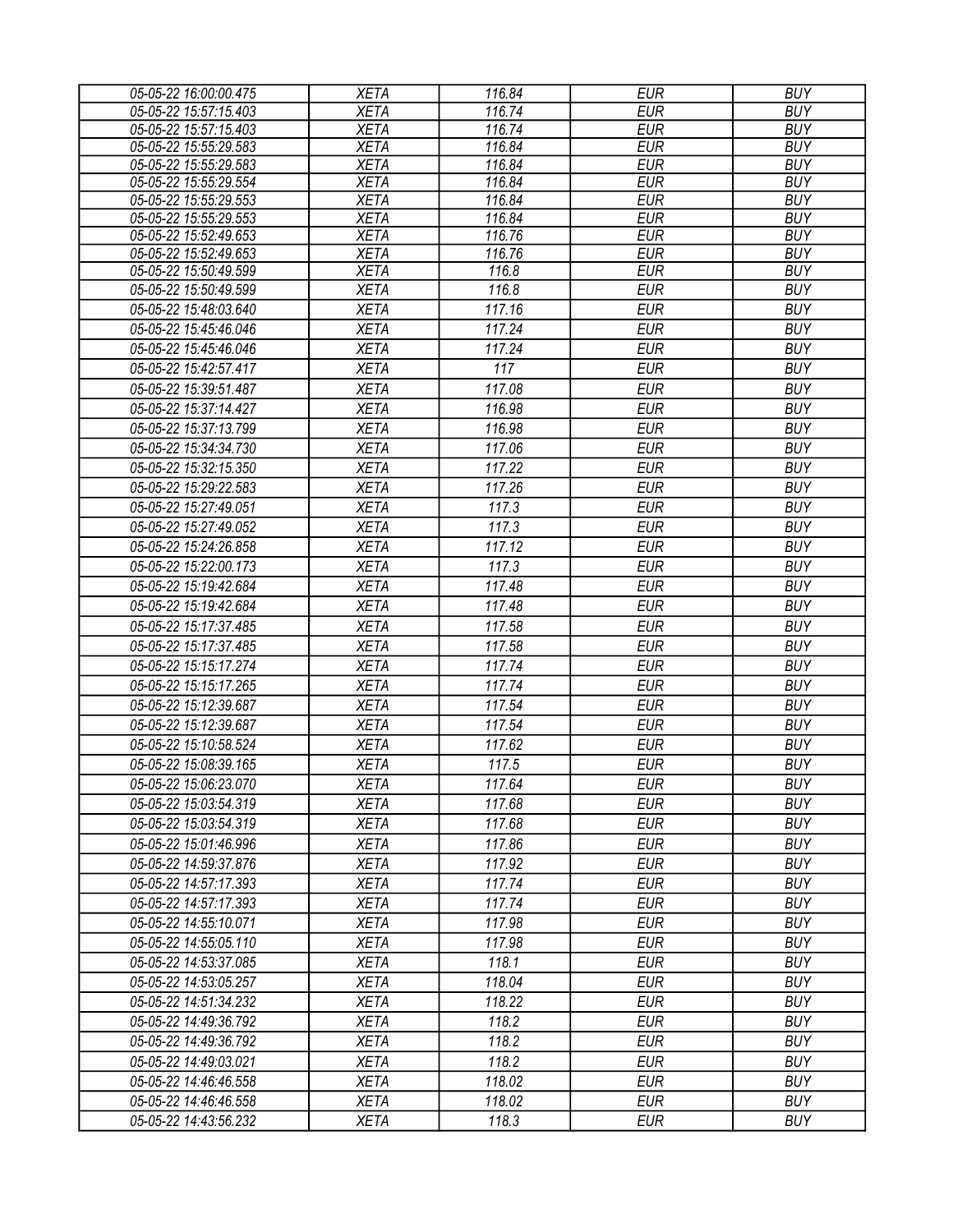| 05-05-22 14:43:47.306 | XETA        | 118.34 | EUR        | <b>BUY</b> |
|-----------------------|-------------|--------|------------|------------|
| 05-05-22 14:43:19.092 | <b>XETA</b> | 118.28 | <b>EUR</b> | <b>BUY</b> |
| 05-05-22 14:40:00.245 | <b>XETA</b> | 118.2  | <b>EUR</b> | <b>BUY</b> |
| 05-05-22 14:40:00.245 | <b>XETA</b> | 118.2  | <b>EUR</b> | <b>BUY</b> |
| 05-05-22 14:37:53.997 | <b>XETA</b> | 118.16 | <b>EUR</b> | <b>BUY</b> |
| 05-05-22 14:35:24.806 | <b>XETA</b> | 118.4  | <b>EUR</b> | <b>BUY</b> |
| 05-05-22 14:33:17.262 | <b>XETA</b> | 118.24 | <b>EUR</b> | <b>BUY</b> |
| 05-05-22 14:32:46.877 | <b>XETA</b> | 118.32 | <b>EUR</b> | <b>BUY</b> |
| 05-05-22 14:30:17.149 | <b>XETA</b> | 118.4  | <b>EUR</b> | <b>BUY</b> |
| 05-05-22 14:27:43.156 | <b>XETA</b> | 118.5  | <b>EUR</b> | <b>BUY</b> |
| 05-05-22 14:24:12.546 | <b>XETA</b> | 118.48 | <b>EUR</b> | <b>BUY</b> |
| 05-05-22 14:20:06.356 | <b>XETA</b> | 118.42 | <b>EUR</b> | <b>BUY</b> |
| 05-05-22 14:17:09.214 | <b>XETA</b> | 118.5  | <b>EUR</b> | <b>BUY</b> |
| 05-05-22 14:13:21.623 | <b>XETA</b> | 118.48 | <b>EUR</b> | <b>BUY</b> |
| 05-05-22 14:10:55.746 | <b>XETA</b> | 118.54 | <b>EUR</b> | <b>BUY</b> |
| 05-05-22 14:10:55.746 | <b>XETA</b> | 118.54 | <b>EUR</b> | <b>BUY</b> |
| 05-05-22 14:10:55.746 | <b>XETA</b> | 118.54 | <b>EUR</b> | <b>BUY</b> |
| 05-05-22 14:10:48.501 | <b>XETA</b> | 118.56 | <b>EUR</b> | <b>BUY</b> |
| 05-05-22 14:07:40.254 | <b>XETA</b> | 118.48 | <b>EUR</b> | <b>BUY</b> |
| 05-05-22 14:05:15.858 | <b>XETA</b> | 118.48 | <b>EUR</b> | <b>BUY</b> |
| 05-05-22 14:02:00.573 | <b>XETA</b> | 118.88 | <b>EUR</b> | <b>BUY</b> |
| 05-05-22 13:59:35.917 | <b>XETA</b> | 118.96 | <b>EUR</b> | <b>BUY</b> |
| 05-05-22 13:56:19.981 | <b>XETA</b> | 119.02 | <b>EUR</b> | <b>BUY</b> |
| 05-05-22 13:53:02.476 | <b>XETA</b> | 118.98 | <b>EUR</b> | <b>BUY</b> |
| 05-05-22 13:52:59.474 | <b>XETA</b> | 118.98 | <b>EUR</b> | <b>BUY</b> |
| 05-05-22 13:52:47.438 | <b>XETA</b> | 118.98 | <b>EUR</b> | <b>BUY</b> |
| 05-05-22 13:48:52.361 | <b>XETA</b> | 119.02 | <b>EUR</b> | <b>BUY</b> |
| 05-05-22 13:48:52.361 | <b>XETA</b> | 119.02 | <b>EUR</b> | <b>BUY</b> |
| 05-05-22 13:46:52.332 | <b>XETA</b> | 119.06 | <b>EUR</b> | <b>BUY</b> |
| 05-05-22 13:46:52.330 | <b>XETA</b> | 119.06 | <b>EUR</b> | <b>BUY</b> |
| 05-05-22 13:43:04.024 | <b>XETA</b> | 119.06 | <b>EUR</b> | <b>BUY</b> |
| 05-05-22 13:43:03.120 | <b>XETA</b> | 119.08 | <b>EUR</b> | <b>BUY</b> |
| 05-05-22 13:43:03.068 | <b>XETA</b> | 119.08 | <b>EUR</b> | <b>BUY</b> |
| 05-05-22 13:38:06.764 | <b>XETA</b> | 119.14 | <b>EUR</b> | <b>BUY</b> |
| 05-05-22 13:38:06.764 | <b>XETA</b> | 119.14 | <b>EUR</b> | <b>BUY</b> |
| 05-05-22 13:35:16.904 | <b>XETA</b> | 119.04 | <b>EUR</b> | <b>BUY</b> |
| 05-05-22 13:32:15.442 | <b>XETA</b> | 119.06 | <b>EUR</b> | <b>BUY</b> |
| 05-05-22 13:32:15.442 | <b>XETA</b> | 119.06 | <b>EUR</b> | <b>BUY</b> |
| 05-05-22 13:27:53.106 | <b>XETA</b> | 119.16 | <b>EUR</b> | <b>BUY</b> |
| 05-05-22 13:25:53.471 | <b>XETA</b> | 118.96 | <b>EUR</b> | <b>BUY</b> |
| 05-05-22 13:21:30.076 | <b>XETA</b> | 118.92 | <b>EUR</b> | <b>BUY</b> |
| 05-05-22 13:21:30.076 | <b>XETA</b> | 118.92 | <b>EUR</b> | <b>BUY</b> |
| 05-05-22 13:17:32.323 | <b>XETA</b> | 119.02 | <b>EUR</b> | <b>BUY</b> |
| 05-05-22 13:17:32.323 | <b>XETA</b> | 119.02 | <b>EUR</b> | <b>BUY</b> |
| 05-05-22 13:14:19.396 | <b>XETA</b> | 119.04 | <b>EUR</b> | <b>BUY</b> |
| 05-05-22 13:14:07.068 | <b>XETA</b> | 119.08 | <b>EUR</b> | <b>BUY</b> |
| 05-05-22 13:10:32.873 | <b>XETA</b> | 119.1  | <b>EUR</b> | <b>BUY</b> |
| 05-05-22 13:06:55.558 | <b>XETA</b> | 119.06 | <b>EUR</b> | <b>BUY</b> |
| 05-05-22 13:01:33.952 | <b>XETA</b> | 119.02 | <b>EUR</b> | <b>BUY</b> |
| 05-05-22 13:01:33.952 | <b>XETA</b> | 119.02 | <b>EUR</b> | <b>BUY</b> |
| 05-05-22 12:58:00.185 | <b>XETA</b> | 119    | EUR        | <b>BUY</b> |
| 05-05-22 12:58:00.185 | <b>XETA</b> | 119    | <b>EUR</b> | <b>BUY</b> |
| 05-05-22 12:53:14.342 | <b>XETA</b> | 119.04 | <b>EUR</b> | <b>BUY</b> |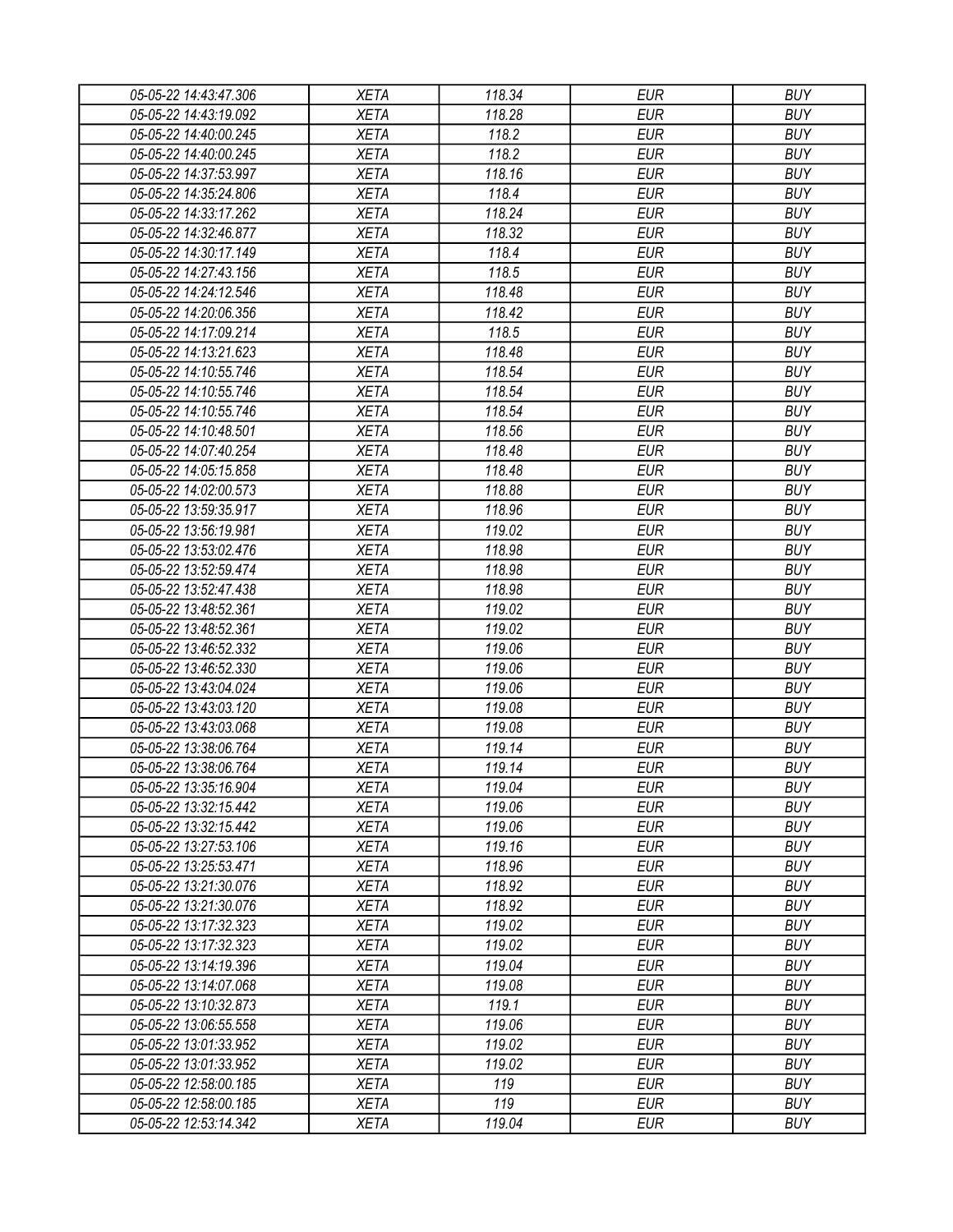| 05-05-22 12:48:18.008 | <b>XETA</b> | 118.98 | <b>EUR</b> | <b>BUY</b> |
|-----------------------|-------------|--------|------------|------------|
| 05-05-22 12:43:47.380 | <b>XETA</b> | 118.92 | <b>EUR</b> | <b>BUY</b> |
| 05-05-22 12:43:41.656 | <b>XETA</b> | 118.92 | <b>EUR</b> | <b>BUY</b> |
| 05-05-22 12:42:26.527 | <b>XETA</b> | 118.94 | <b>EUR</b> | <b>BUY</b> |
| 05-05-22 12:36:15.776 | <b>XETA</b> | 118.92 | <b>EUR</b> | <b>BUY</b> |
| 05-05-22 12:36:15.013 | <b>XETA</b> | 118.92 | <b>EUR</b> | <b>BUY</b> |
| 05-05-22 12:36:10.876 | <b>XETA</b> | 118.92 | <b>EUR</b> | <b>BUY</b> |
| 05-05-22 12:36:10.872 | <b>XETA</b> | 118.92 | <b>EUR</b> | <b>BUY</b> |
| 05-05-22 12:31:24.582 | <b>XETA</b> | 118.94 | <b>EUR</b> | <b>BUY</b> |
| 05-05-22 12:31:02.154 | <b>XETA</b> | 118.92 | <b>EUR</b> | <b>BUY</b> |
| 05-05-22 12:25:16.198 | <b>XETA</b> | 118.84 | <b>EUR</b> | <b>BUY</b> |
| 05-05-22 12:20:15.561 | <b>XETA</b> | 118.88 | <b>EUR</b> | <b>BUY</b> |
| 05-05-22 12:20:15.561 | <b>XETA</b> | 118.88 | <b>EUR</b> | <b>BUY</b> |
| 05-05-22 12:14:43.986 | <b>XETA</b> | 119.14 | <b>EUR</b> | <b>BUY</b> |
| 05-05-22 12:10:25.292 | <b>XETA</b> | 119.18 | <b>EUR</b> | <b>BUY</b> |
| 05-05-22 12:05:34.028 | <b>XETA</b> | 119.14 | <b>EUR</b> | <b>BUY</b> |
| 05-05-22 12:05:34.025 | <b>XETA</b> | 119.14 | <b>EUR</b> | <b>BUY</b> |
| 05-05-22 12:02:28.620 | <b>XETA</b> | 118.88 | <b>EUR</b> | <b>BUY</b> |
| 05-05-22 12:02:28.619 | <b>XETA</b> | 118.88 | <b>EUR</b> | <b>BUY</b> |
| 05-05-22 12:02:28.619 | <b>XETA</b> | 118.88 | <b>EUR</b> | <b>BUY</b> |
| 05-05-22 11:59:18.639 | <b>XETA</b> | 119.02 | <b>EUR</b> | <b>BUY</b> |
| 05-05-22 11:59:07.651 | <b>XETA</b> | 119.04 | <b>EUR</b> | <b>BUY</b> |
| 05-05-22 11:54:48.240 | <b>XETA</b> | 118.96 | <b>EUR</b> | <b>BUY</b> |
| 05-05-22 11:46:05.337 | <b>XETA</b> | 118.94 | <b>EUR</b> | <b>BUY</b> |
| 05-05-22 11:46:05.337 | <b>XETA</b> | 118.94 | <b>EUR</b> | <b>BUY</b> |
| 05-05-22 11:46:05.327 | <b>XETA</b> | 118.92 | <b>EUR</b> | <b>BUY</b> |
| 05-05-22 11:46:05.326 | <b>XETA</b> | 118.92 | <b>EUR</b> | <b>BUY</b> |
| 05-05-22 11:40:39.438 | <b>XETA</b> | 118.94 | <b>EUR</b> | <b>BUY</b> |
| 05-05-22 11:35:09.724 | <b>XETA</b> | 118.78 | <b>EUR</b> | <b>BUY</b> |
| 05-05-22 11:35:09.724 | <b>XETA</b> | 118.78 | <b>EUR</b> | <b>BUY</b> |
| 05-05-22 11:31:56.527 | <b>XETA</b> | 118.8  | <b>EUR</b> | <b>BUY</b> |
| 05-05-22 11:27:33.964 | <b>XETA</b> | 118.78 | <b>EUR</b> | <b>BUY</b> |
| 05-05-22 11:27:33.964 | <b>XETA</b> | 118.78 | <b>EUR</b> | <b>BUY</b> |
| 05-05-22 11:24:51.595 | <b>XETA</b> | 118.66 | <b>EUR</b> | <b>BUY</b> |
| 05-05-22 11:24:51.595 | <b>XETA</b> | 118.66 | <b>EUR</b> | <b>BUY</b> |
| 05-05-22 11:21:19.700 | <b>XETA</b> | 118.52 | <b>EUR</b> | <b>BUY</b> |
| 05-05-22 11:21:19.700 | <b>XETA</b> | 118.52 | <b>EUR</b> | <b>BUY</b> |
| 05-05-22 11:17:36.413 | <b>XETA</b> | 118.46 | <b>EUR</b> | <b>BUY</b> |
| 05-05-22 11:17:36.413 | <b>XETA</b> | 118.46 | <b>EUR</b> | <b>BUY</b> |
| 05-05-22 11:09:29.682 | <b>XETA</b> | 118.5  | <b>EUR</b> | <b>BUY</b> |
| 05-05-22 11:09:29.669 | <b>XETA</b> | 118.48 | <b>EUR</b> | <b>BUY</b> |
| 05-05-22 11:05:05.397 | <b>XETA</b> | 118.34 | <b>EUR</b> | <b>BUY</b> |
| 05-05-22 11:05:05.397 | <b>XETA</b> | 118.34 | <b>EUR</b> | <b>BUY</b> |
| 05-05-22 11:04:46.701 | <b>XETA</b> | 118.32 | <b>EUR</b> | <b>BUY</b> |
| 05-05-22 10:59:23.690 | <b>XETA</b> | 118.38 | <b>EUR</b> | <b>BUY</b> |
| 05-05-22 10:59:23.690 | <b>XETA</b> | 118.38 | <b>EUR</b> | <b>BUY</b> |
| 05-05-22 10:56:37.346 | <b>XETA</b> | 118.44 | <b>EUR</b> | <b>BUY</b> |
| 05-05-22 10:54:01.893 | <b>XETA</b> | 118.34 | <b>EUR</b> | <b>BUY</b> |
| 05-05-22 10:50:11.630 | <b>XETA</b> | 118.36 | <b>EUR</b> | <b>BUY</b> |
| 05-05-22 10:45:04.595 | <b>XETA</b> | 118.34 | <b>EUR</b> | <b>BUY</b> |
| 05-05-22 10:40:07.274 | <b>XETA</b> | 118.26 | <b>EUR</b> | <b>BUY</b> |
| 05-05-22 10:36:07.264 | <b>XETA</b> | 118.32 | <b>EUR</b> | <b>BUY</b> |
| 05-05-22 10:36:07.264 | <b>XETA</b> | 118.32 | <b>EUR</b> | <b>BUY</b> |
|                       |             |        |            |            |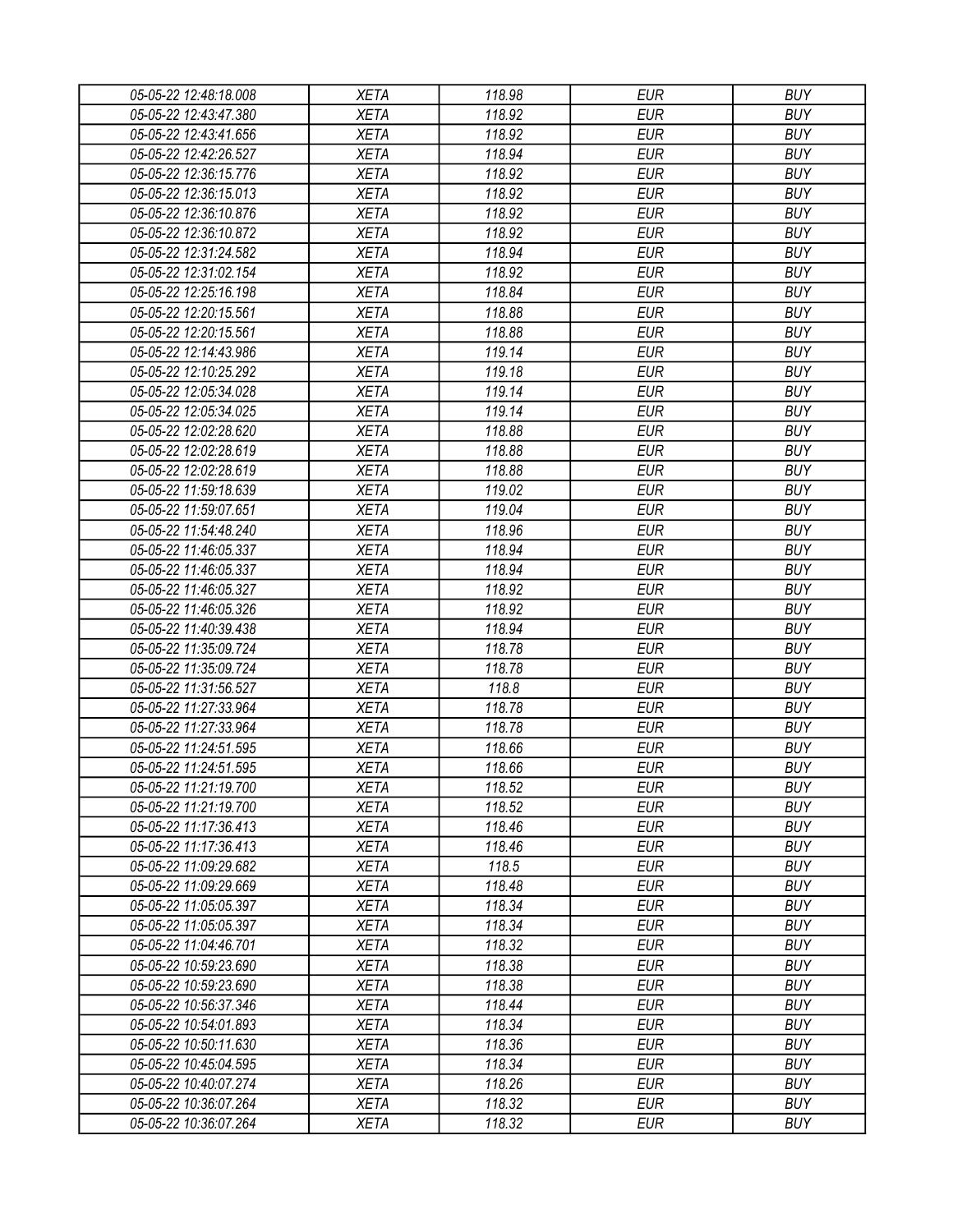| 05-05-22 10:32:49.024 | <b>XETA</b> | 118.44 | <b>EUR</b> | <b>BUY</b> |
|-----------------------|-------------|--------|------------|------------|
| 05-05-22 10:28:47.048 | <b>XETA</b> | 118.44 | <b>EUR</b> | <b>BUY</b> |
| 05-05-22 10:23:32.309 | <b>XETA</b> | 118.28 | <b>EUR</b> | <b>BUY</b> |
| 05-05-22 10:21:14.039 | <b>XETA</b> | 118.6  | <b>EUR</b> | <b>BUY</b> |
| 05-05-22 10:17:15.770 | <b>XETA</b> | 118.54 | <b>EUR</b> | <b>BUY</b> |
| 05-05-22 10:13:47.758 | <b>XETA</b> | 118.58 | <b>EUR</b> | <b>BUY</b> |
| 05-05-22 10:10:00.192 | <b>XETA</b> | 118.32 | <b>EUR</b> | <b>BUY</b> |
| 05-05-22 10:10:00.192 | <b>XETA</b> | 118.32 | <b>EUR</b> | <b>BUY</b> |
| 05-05-22 10:06:45.942 | <b>XETA</b> | 118.36 | <b>EUR</b> | <b>BUY</b> |
| 05-05-22 10:03:44.228 | <b>XETA</b> | 118.36 | <b>EUR</b> | <b>BUY</b> |
| 05-05-22 10:00:48.362 | <b>XETA</b> | 118.38 | <b>EUR</b> | <b>BUY</b> |
| 05-05-22 09:56:39.518 | <b>XETA</b> | 118.52 | <b>EUR</b> | <b>BUY</b> |
| 05-05-22 09:52:27.424 | <b>XETA</b> | 118.62 | <b>EUR</b> | <b>BUY</b> |
| 05-05-22 09:48:56.094 | <b>XETA</b> | 118.64 | <b>EUR</b> | <b>BUY</b> |
| 05-05-22 09:45:17.435 | <b>XETA</b> | 118.3  | <b>EUR</b> | <b>BUY</b> |
| 05-05-22 09:45:17.435 | <b>XETA</b> | 118.3  | <b>EUR</b> | <b>BUY</b> |
| 05-05-22 09:43:13.030 | <b>XETA</b> | 118.3  | <b>EUR</b> | <b>BUY</b> |
| 05-05-22 09:40:07.366 | <b>XETA</b> | 118.46 | <b>EUR</b> | <b>BUY</b> |
| 05-05-22 09:37:36.618 | <b>XETA</b> | 118.64 | <b>EUR</b> | <b>BUY</b> |
| 05-05-22 09:37:36.618 | <b>XETA</b> | 118.64 | <b>EUR</b> | <b>BUY</b> |
| 05-05-22 09:34:58.659 | <b>XETA</b> | 118.66 | <b>EUR</b> | <b>BUY</b> |
| 05-05-22 09:31:39.601 | <b>XETA</b> | 118.78 | <b>EUR</b> | <b>BUY</b> |
| 05-05-22 09:28:55.748 | <b>XETA</b> | 118.92 | <b>EUR</b> | <b>BUY</b> |
| 05-05-22 09:25:50.224 | <b>XETA</b> | 119    | <b>EUR</b> | <b>BUY</b> |
| 05-05-22 09:22:23.383 | <b>XETA</b> | 119.22 | <b>EUR</b> | <b>BUY</b> |
| 05-05-22 09:16:45.983 | <b>XETA</b> | 119.28 | <b>EUR</b> | <b>BUY</b> |
| 05-05-22 09:12:58.060 | <b>XETA</b> | 119.06 | <b>EUR</b> | <b>BUY</b> |
| 05-05-22 09:09:24.228 | <b>XETA</b> | 118.92 | <b>EUR</b> | <b>BUY</b> |
| 05-05-22 09:09:24.228 | <b>XETA</b> | 118.92 | <b>EUR</b> | <b>BUY</b> |
| 05-05-22 09:05:55.995 | <b>XETA</b> | 119.2  | <b>EUR</b> | <b>BUY</b> |
| 05-05-22 09:02:34.189 | <b>XETA</b> | 119.4  | <b>EUR</b> | <b>BUY</b> |
| 05-05-22 09:02:34.189 | <b>XETA</b> | 119.4  | <b>EUR</b> | <b>BUY</b> |
| 05-05-22 09:00:38.223 | <b>XETA</b> | 119.16 | <b>EUR</b> | <b>BUY</b> |
| 05-05-22 08:57:41.592 | <b>XETA</b> | 119.3  | <b>EUR</b> | <b>BUY</b> |
| 05-05-22 08:54:48.798 | <b>XETA</b> | 119.42 | <b>EUR</b> | <b>BUY</b> |
| 05-05-22 08:54:48.797 | <b>XETA</b> | 119.42 | <b>EUR</b> | <b>BUY</b> |
| 05-05-22 08:54:48.798 | <b>XETA</b> | 119.42 | <b>EUR</b> | <b>BUY</b> |
| 05-05-22 08:54:29.505 | <b>XETA</b> | 119.38 | <b>EUR</b> | <b>BUY</b> |
| 05-05-22 08:51:16.323 | <b>XETA</b> | 119.28 | <b>EUR</b> | <b>BUY</b> |
| 05-05-22 08:51:16.322 | <b>XETA</b> | 119.28 | <b>EUR</b> | <b>BUY</b> |
| 05-05-22 08:48:34.242 | <b>XETA</b> | 119.42 | <b>EUR</b> | <b>BUY</b> |
| 05-05-22 08:45:08.002 | <b>XETA</b> | 119.38 | <b>EUR</b> | <b>BUY</b> |
| 05-05-22 08:42:53.930 | <b>XETA</b> | 119.2  | <b>EUR</b> | <b>BUY</b> |
| 05-05-22 08:40:49.726 | <b>XETA</b> | 119.06 | <b>EUR</b> | <b>BUY</b> |
| 05-05-22 08:40:49.726 | <b>XETA</b> | 119.06 | <b>EUR</b> | <b>BUY</b> |
| 05-05-22 08:40:49.726 | <b>XETA</b> | 119.06 | <b>EUR</b> | <b>BUY</b> |
| 05-05-22 08:38:28.937 | <b>XETA</b> | 119.3  | <b>EUR</b> | <b>BUY</b> |
| 05-05-22 08:37:31.253 | <b>XETA</b> | 119.28 | <b>EUR</b> | <b>BUY</b> |
| 05-05-22 08:37:31.253 | <b>XETA</b> | 119.28 | <b>EUR</b> | <b>BUY</b> |
| 05-05-22 08:35:48.328 | <b>XETA</b> | 119.02 | <b>EUR</b> | <b>BUY</b> |
| 05-05-22 08:34:30.502 | <b>XETA</b> | 119.24 | <b>EUR</b> | <b>BUY</b> |
| 05-05-22 08:31:54.207 | <b>XETA</b> | 119.5  | <b>EUR</b> | <b>BUY</b> |
| 05-05-22 08:31:54.207 | <b>XETA</b> | 119.5  | <b>EUR</b> | <b>BUY</b> |